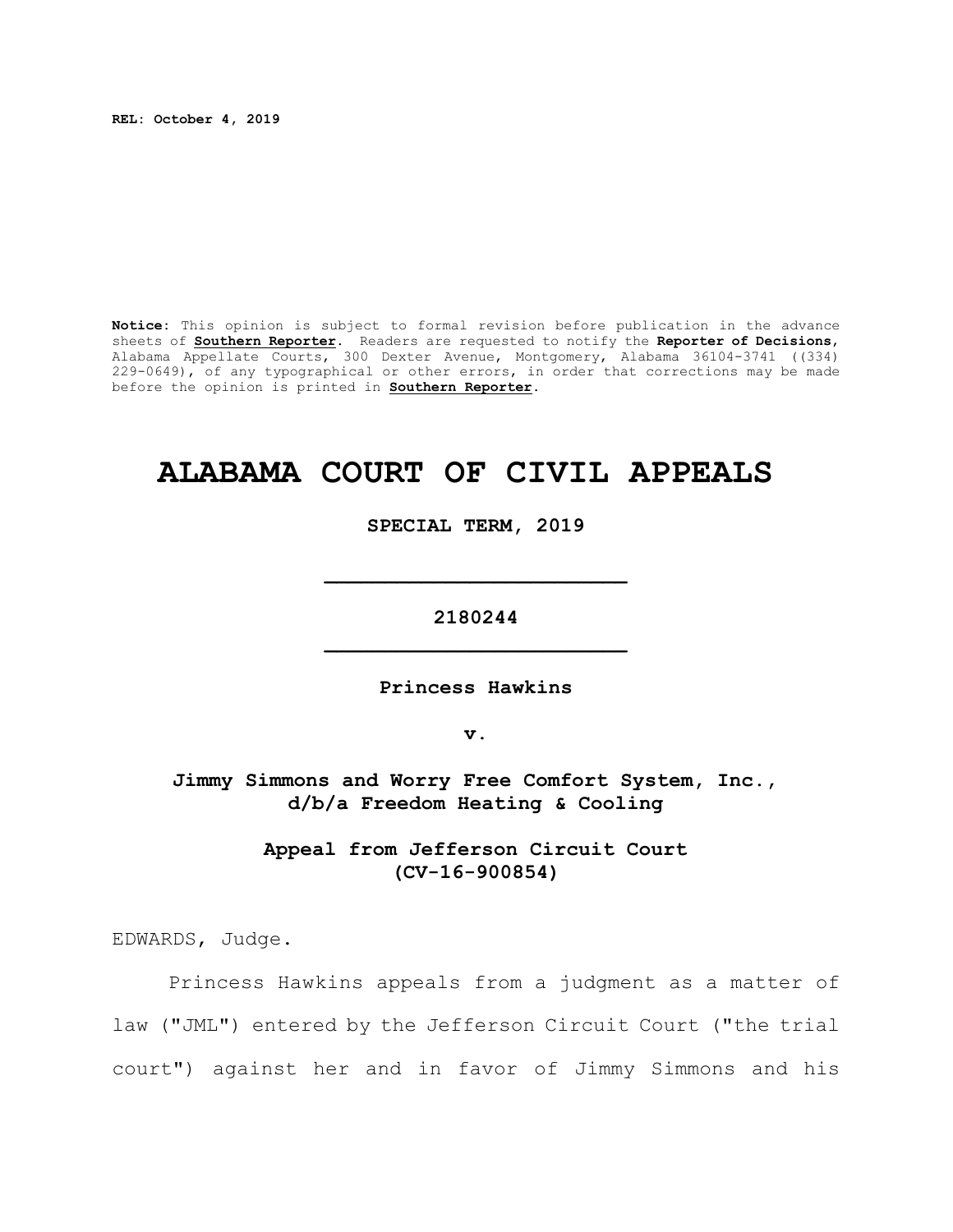employer, Worry Free Comfort System, Inc., an Alabama corporation doing business as Freedom Heating & Cooling  $(''FHC'')$ .

On March 5, 2016, Hawkins filed a complaint against Simmons and FHC alleging that, on July 29, 2015, Simmons had negligently caused the Chevrolet Silverado pickup truck he was driving for FHC to strike her while she was walking in a tunnel along 5th Avenue North in Birmingham.<sup>1</sup> Hawkins sought damages in the amount of \$50,000. Simmons and FHC filed an answer denying Hawkins's allegations and asserting the contributory negligence of Hawkins as an affirmative defense.

Trial of Hawkins's action began on October 22, 2018. On October 23, 2018, Simmons and FHC made an oral motion for a JML at the close of Hawkins's case-in-chief. Simmons and FHC argued (1) that Hawkins's evidence would not support a finding that Simmons had been negligent, (2) that the evidence established that Hawkins had been contributorily negligent as a matter of law, and (3) that, assuming Hawkins had been contributorily negligent, the evidence would not support a

<sup>&</sup>lt;sup>1</sup>Hawkins's complaint also included other claims against Simmons and FHC. The trial court granted Simmons and FHC's motion for a summary judgment regarding those claims, and Hawkins makes no argument regarding them on appeal.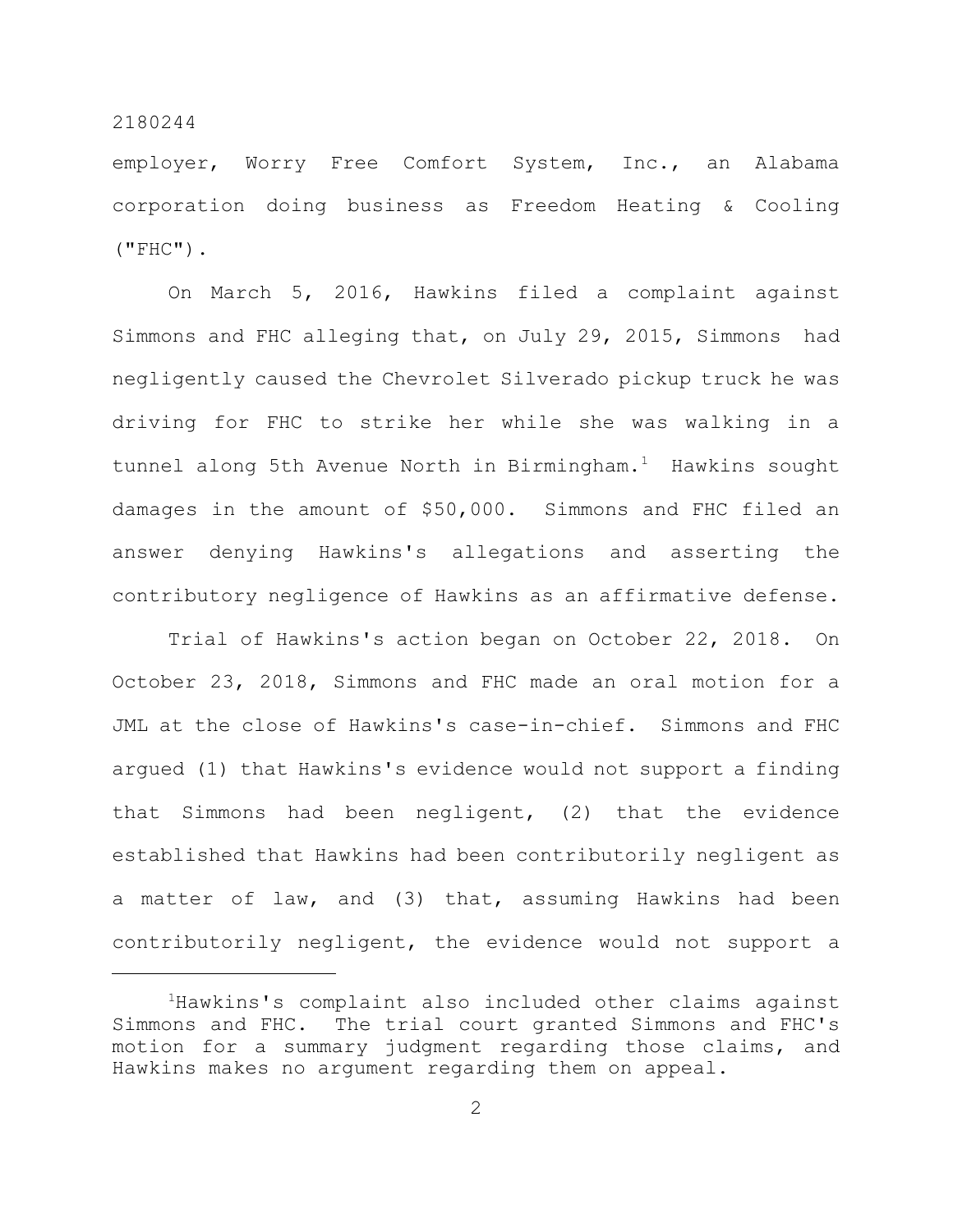determination that Simmons had been subsequently negligent. The trial court granted Simmons and FHC's motion for a JML regarding the issue of subsequent negligence by Simmons and denied their motion for a JML regarding Hawkins's purported failure to present substantial evidence that Simmons had been negligent. The trial court deferred its decision regarding whether to grant a JML as to Hawkins's alleged contributory negligence until after Simmons and FHC presented their case.<sup>2</sup>

 $2$ Hawkins makes no argument that the trial court erred by granting a JML regarding subsequent negligence. See Zaharavich v. Clingerman ex rel. Clingerman, 529 So. 2d 978, 979 (Ala. 1988) ("Contributory negligence ... is no defense to subsequent negligence. ... The elements of proof of subsequent negligence are: (1) that the plaintiff was in a perilous position; (2) that the defendant had knowledge of that position; (3) that, armed with such knowledge, the defendant failed to use reasonable and ordinary care in avoiding the accident; (4) that the use of reasonable and ordinary care would have avoided the accident; and (5) that plaintiff was injured as a result."). See also Eason v. Comfort, 561 So. 2d 1068, 1071 (Ala. 1990) (noting that the plaintiff must present evidence that the defendant had actual knowledge of the plaintiff's peril in order to be entitled to a jury charge on subsequent negligence and that "the doctrine [of subsequent negligence] is not properly applied where the manifestation of the plaintiff's peril and the accident are virtually instantaneous"). Thus, the issue of subsequent negligence is waived. See, e.g., Waddell & Reed, Inc. v. United Inv'rs Life Ins. Co., 875 So. 2d 1143, 1167 (Ala. 2003) ("Issues not argued in a party's brief are waived.").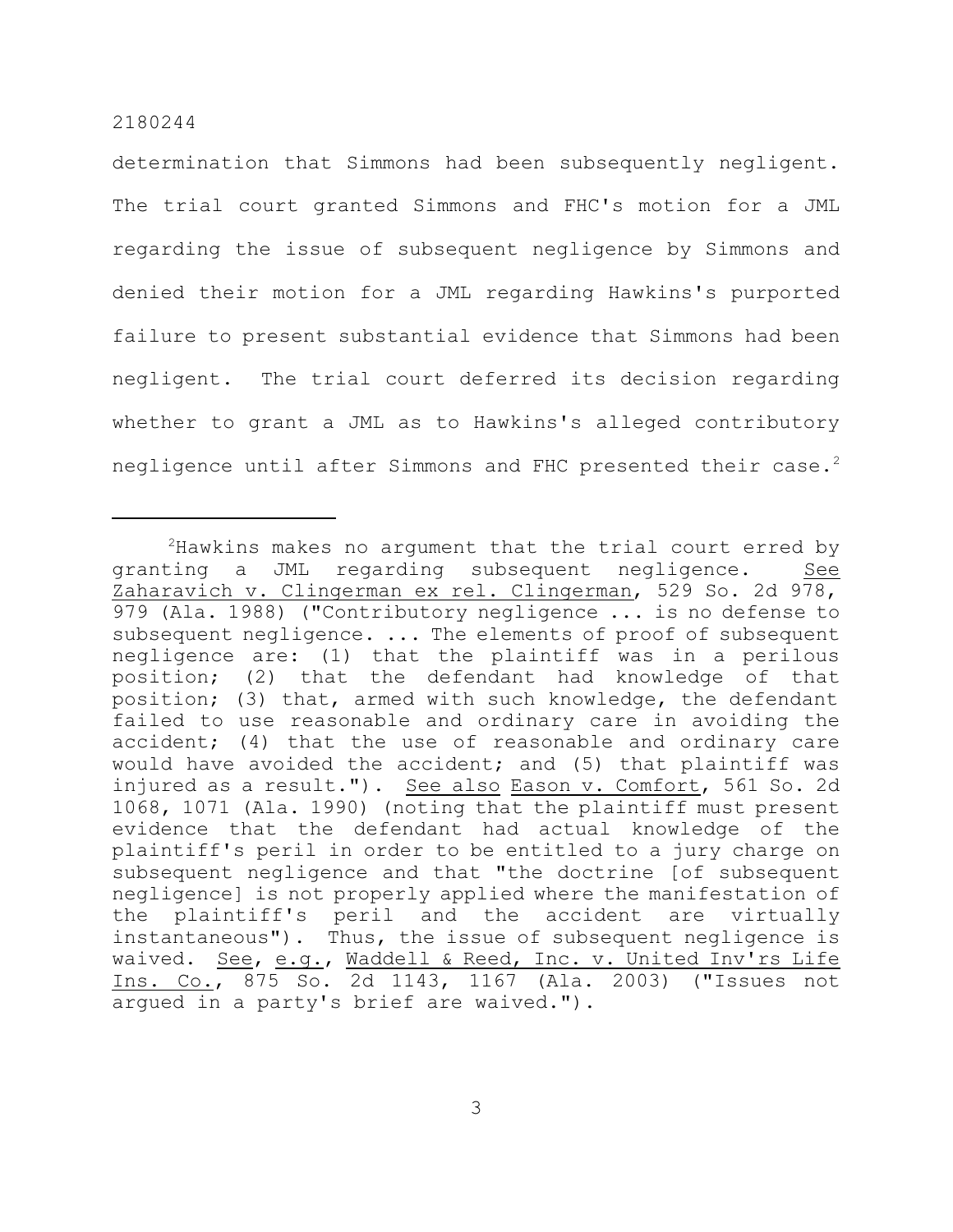After the close of the evidence, Simmons and FHC renewed their motion for a JML, and the trial court granted the motion on the ground that the evidence purportedly established that Hawkins had been contributorily negligent and that her negligence was a proximate cause of the accident, as a matter of law. On October 24, 2018, the trial court entered a judgment in favor of Simmons and FHC and against Hawkins.

Hawkins timely filed a motion for a new trial pursuant to Rule 59, Ala. R. Civ. P., making the same arguments that she had made in response to Simmons and FHC's arguments for a JML at the close of the evidence. Specifically, Hawkins argued that a question of fact existed regarding her alleged contributory negligence and that the trial court had erred by basing its decision that she had been contributorily negligent as a matter of law on the opinion of Birmingham Police Officer Anthony Fields, who had investigated the accident. Hawkins argued:

"Under Alabama law, opinion evidence is not conclusive on the trier of fact. Stewart v. Busby, 284 So. 2d 269, 272 (Ala. Civ. App. 1973). Specifically, Alabama courts have held that 'an expert opinion, or expert testimony in some other form, is admitted to assist the trier of fact. What weight, if any, is given such testimony is for the trier of fact.' Breland v Rich, 69 So. 3d 803, 812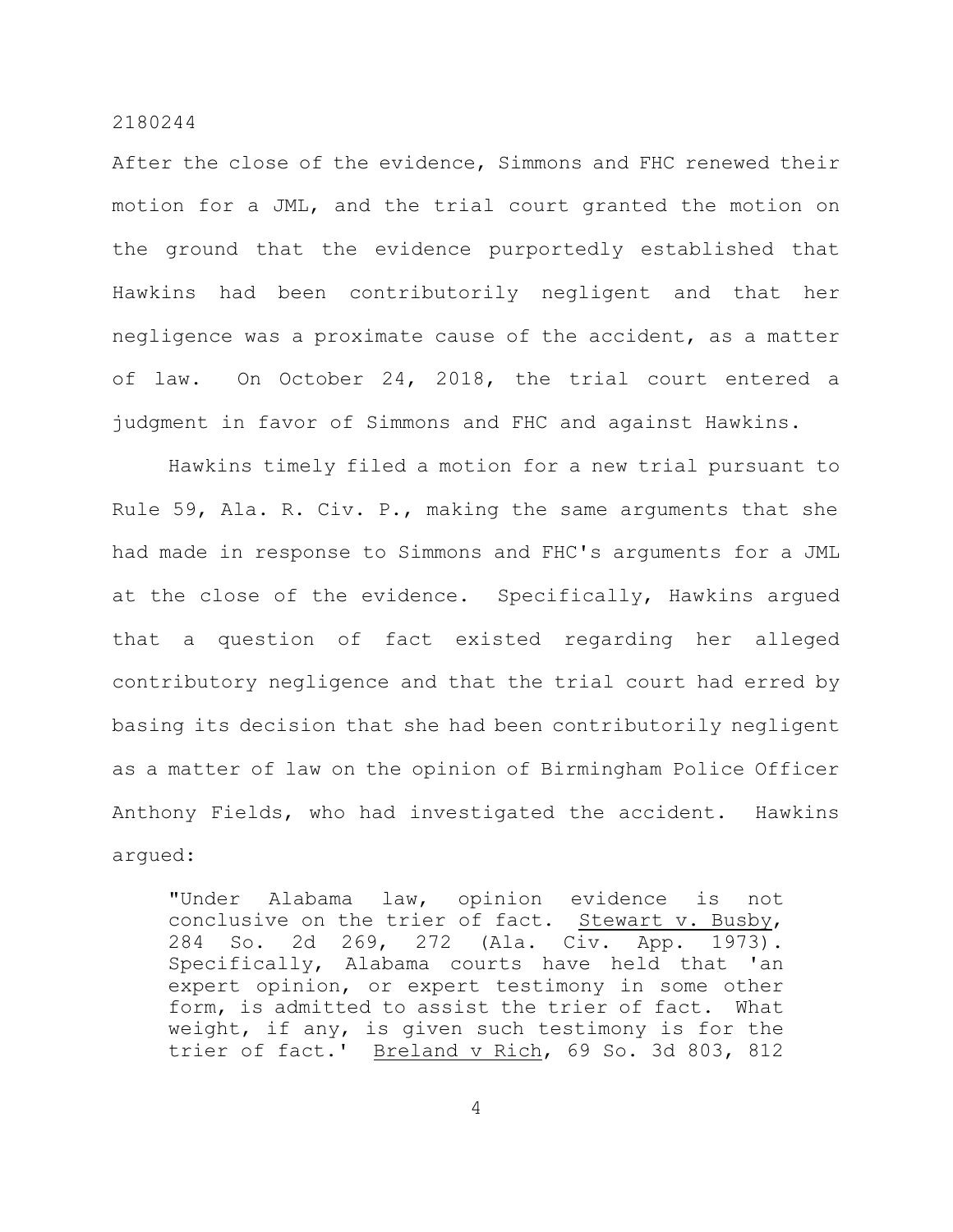(footnote) (Ala. 2011). Further, 'expert opinion testimony may not be binding on a trial court, even if it is uncontradicted. "[A]n expert opinion is not conclusive on the trier of fact even if the testimony was uncontroverted. Furthermore, the weight and credibility to be attributed to an expert witness is for the trier of fact."' Musgrove v. State, 144 So. 3d 410, 432 (Ala. Crim. App. 2012); (quoting Clark Lumber Co. v. Thornton, 360 So. 2d 1019, 1021 (Ala. Civ. App. 1978).

"Because the weight and credibility attributed to Officer Fields's testimony is for the trier of fact, the jury may accept or reject any part of his testimony and accept only the testimony worthy of belief. See [Alabama Pattern Jury Instruction] 15.02. Further, Officer Fields was a lay witness and his testimony carries less weight than expert testimony. Box v. Box, 45 So. 2d 157, 160 (Ala.  $1950$ ). ...

"A [JML] is proper only where there is a complete absence of proof on a material issue or where there are no controverted questions of fact on which reasonable people could differ. Baker v. Heims, 527 So. 2d 1241, 1243 (Ala. 1988)."

Hawkins further argued that Simmons had breached his duty of

care by failing

"to anticipate her presence on the road, therefore a jury could have found him negligent. Violation of a statute by the Plaintiff will not in itself prevent recovery on the ground of contributory negligence, if the violation is not a contributing cause of the injury. Allman [v. Beam], [272 Ala. 110, 114,] 130 So. 2d [194,] 197 [(1961)]. Whether [Hawkins's] conduct in violation of a statute contributed to her injuries so as to bar recovery is a question of fact for the jury. Allman[, supra]."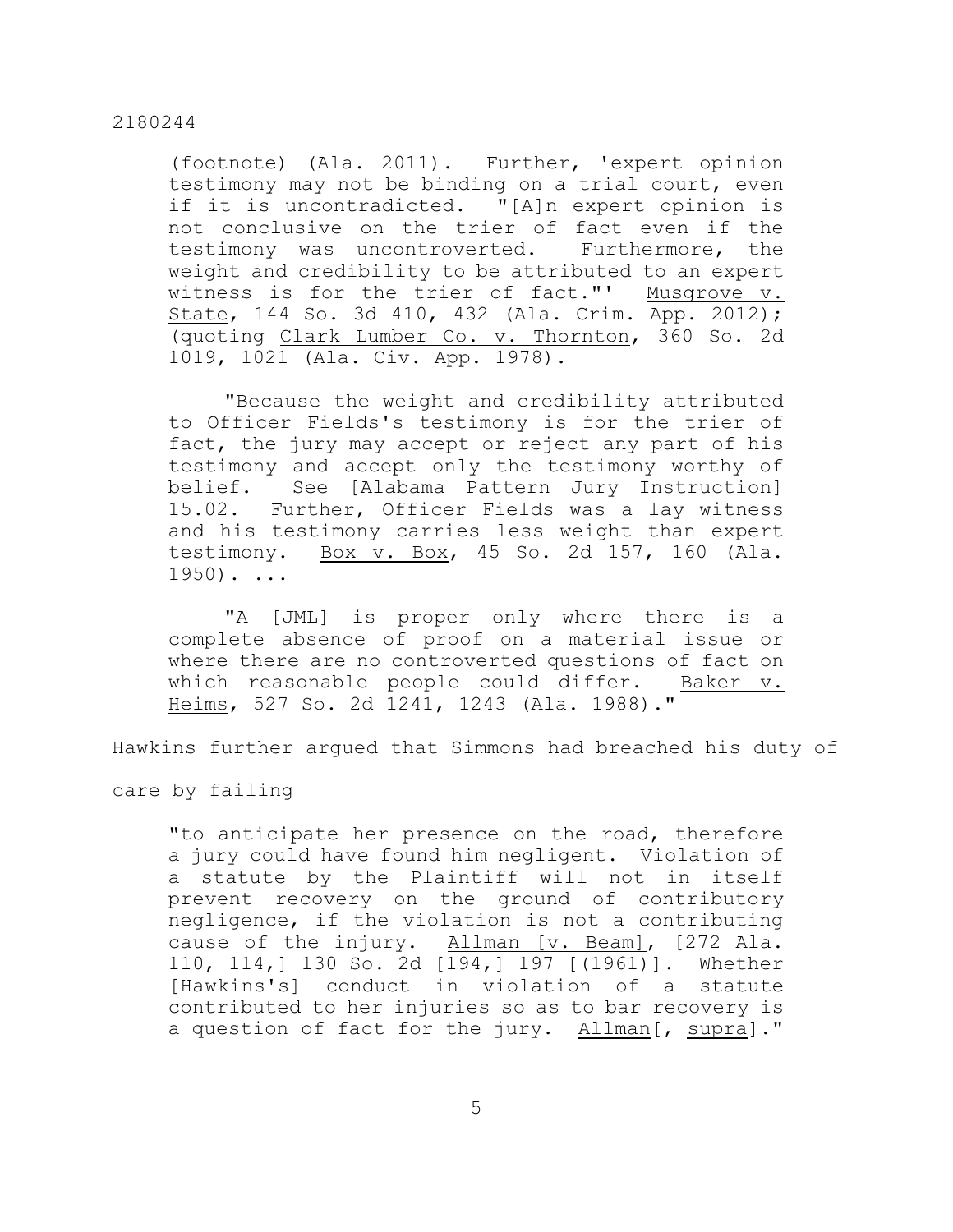Simmons and FHC responded to Hawkins's Rule 59 motion, making the same arguments that they had made in support of a JML. Regarding Hawkins's alleged contributory negligence, Simmons and FHC argued that Hawkins had violated ordinances from the Birmingham City Code, specifically § 10-3-1, which provides that "[i]t shall be unlawful for any person to do any act forbidden ... in this title," and § 10-3-8, which provides:

"(b) Where sidewalks are not provided any pedestrian walking along and upon a highway shall when practicable walk only on the left side of the roadway or its shoulder facing traffic which may approach from the opposite direction."

Simmons and FHC also cited Ala. Code 1975, § 32-5A-215(c), which provides that "[w]here neither a sidewalk nor a shoulder is available any pedestrian walking along and upon a highway shall walk as near as practicable to an outside edge of the roadway, and if on a two-way roadway, shall walk only on the left side of the roadway." Simmons and FHC argued:

"Hawkins conceded that she had training and knowledge of the applicable Rule of the Road and City Code section, and that she was in violation of the statutes. She testified that she was of the class of person that the statutes were designed to protect. ... [T]here was no testimony to contradict in any manner the testimony of Officer Fields, which was received without any objection. He confirmed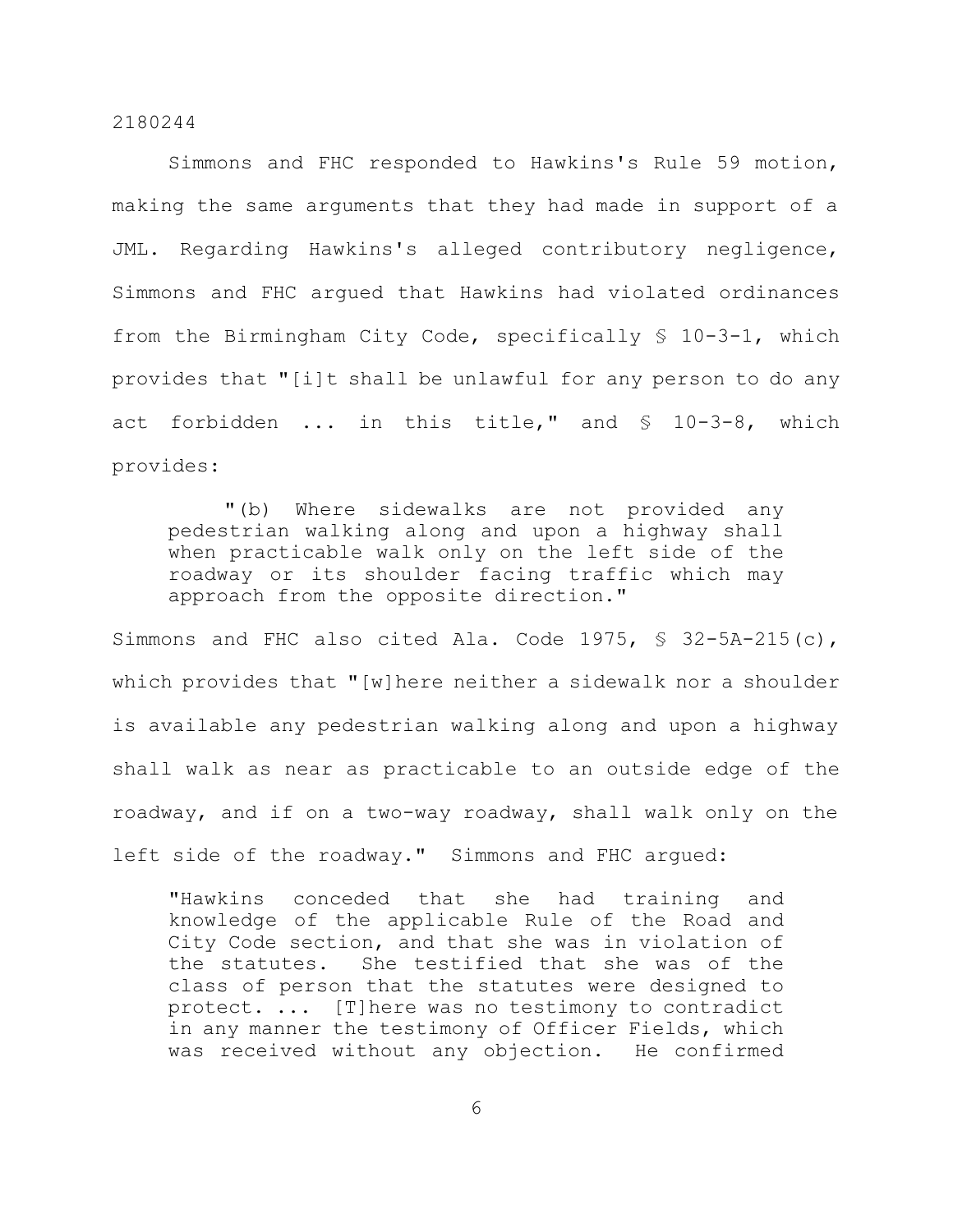that ... Hawkins [was] part of the class of person the statutes are designed to protect and that taking into account his investigation, training and knowledge, ... Hawkins's actions caused or contributed to cause the accident."

Simmons and FHC argued that Hawkins's violation of the foregoing ordinances and statute governing pedestrians amounted to negligence per se; that even if Hawkins's violations were not negligence per se, she had been contributorily negligent as a matter of law; and that no question of fact existed regarding whether Hawkins's own actions caused or contributed to the accident.

On November 9, 2018, the trial court entered an order denying Hawkins's Rule 59 motion. On November 21, 2018, she filed a notice of appeal to this court.

"[An appellate court] reviews de novo the grant or denial of a motion for a JML, determining whether there was substantial evidence, when viewed in the light most favorable to the nonmoving party, to produce a factual conflict warranting jury consideration." Edwards v. Allied Home Mortg. Capital Corp., 962 So. 2d 194, 206 (Ala. 2007).

"Regarding questions of fact, the ultimate question is whether the nonmovant has presented sufficient evidence to allow the case to be submitted to the jury for a factual resolution. Carter v. Henderson,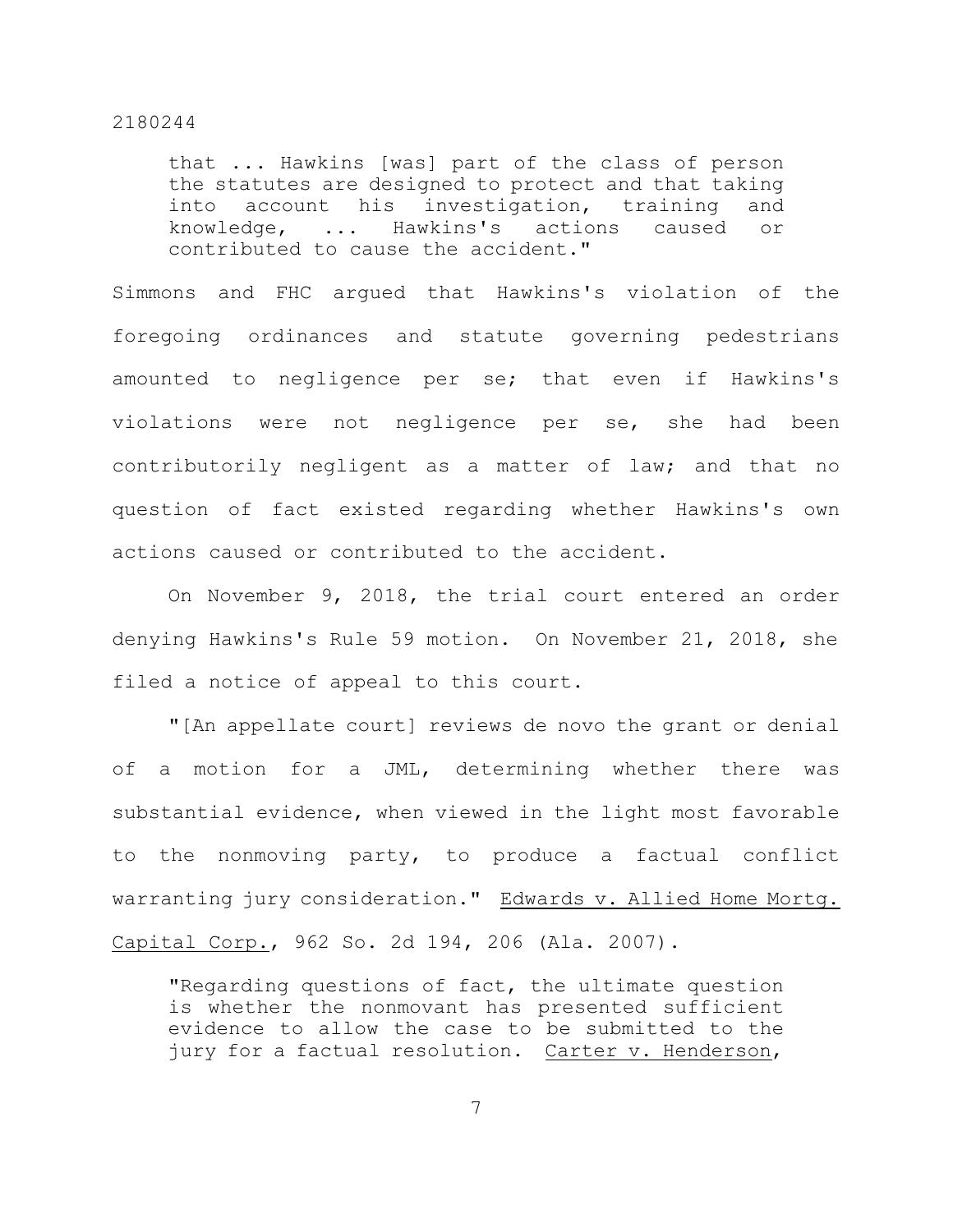598 So. 2d 1350 (Ala. 1992). The nonmovant must have presented substantial evidence in order to withstand a motion for a JML. See § 12–21–12, Ala. Code 1975; West v. Founders Life Assurance Co. of Florida, 547 So. 2d 870, 871 (Ala. 1989)."

Waddell & Reed, Inc. v. United Inv'rs Life Ins. Co., 875 So. 2d 1143, 1152 (Ala. 2003); see also, Ala. Code 1975, § 12-21- 12(a); Ex parte McInish, 47 So. 3d 767, 774 (Ala. 2008). "[S]ubstantial evidence is evidence of such weight and quality that fair-minded persons in the exercise of impartial judgment can reasonably infer the existence of the fact sought to be proved." West v. Founders Life Assurance Co. of Florida, 547 So. 2d 870, 871 (Ala. 1989); see also Ala. Code 1975, § 12-21-12(d).<sup>3</sup> In reviewing a ruling on a motion for a JML, an appellate court views the evidence in the light most favorable to the nonmovant and entertains such reasonable inferences as the jury would have been free to draw. Waddell & Reed, Inc., 875 So. 2d at 1152. A JML "is proper on a claim where the facts are such that all reasonable men must draw the same conclusion from them," i.e., "where there are no controverted

<sup>&</sup>lt;sup>3</sup>Relying on older precedent, Hawkins makes reference to merely needing to present a "glimmer, gleam, or scintilla" of evidence as to her purported lack of contributory negligence. However, the scintilla rule has been abolished in civil actions. See Ala. Code 1975, § 12-21-12(b).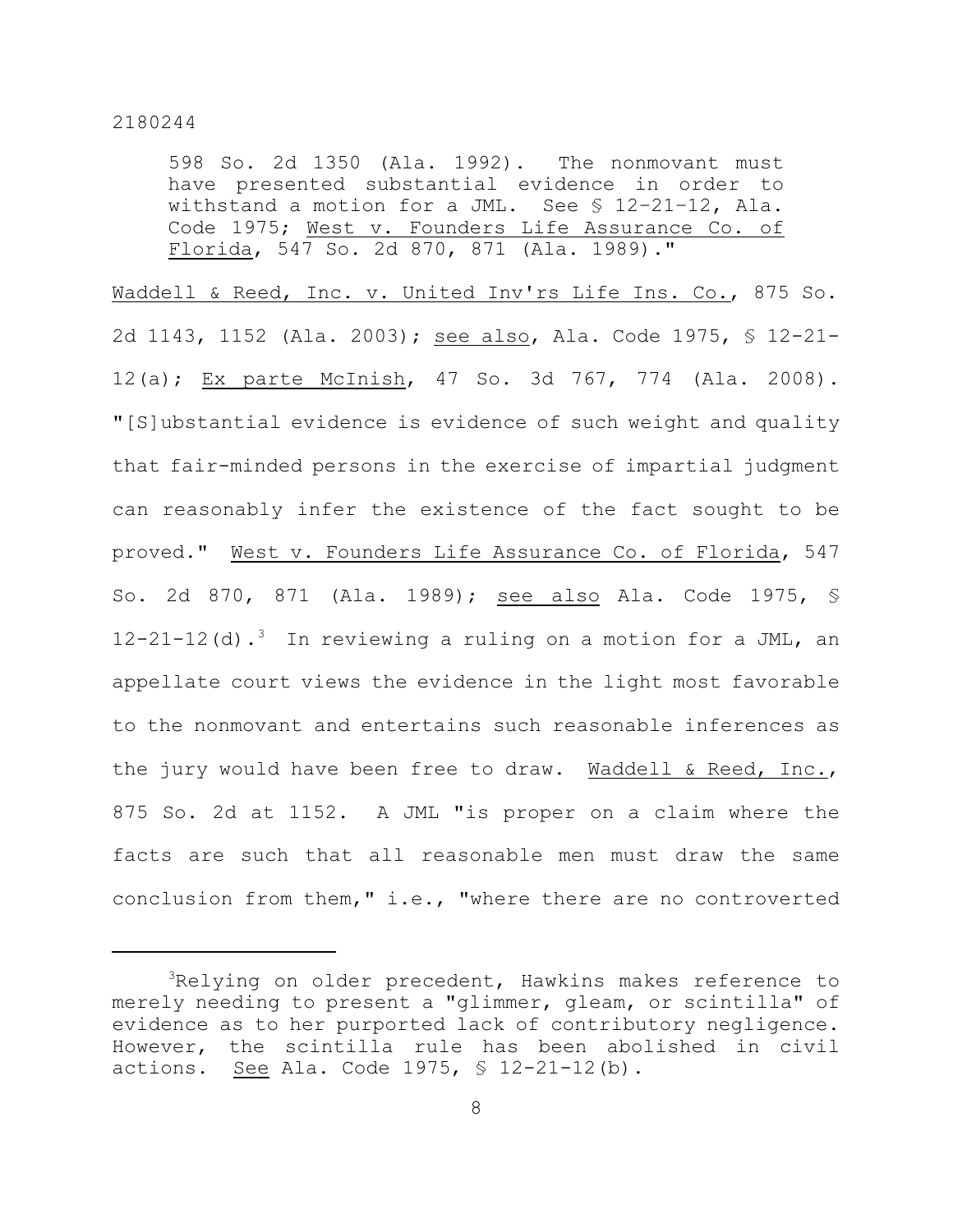issues of fact upon which reasonable men could differ." Continental Assurance Co. v. Kountz, 461 So. 2d 802, 806 (Ala. 1984). "Regarding a question of law, however, [an appellate court] indulges no presumption of correctness as to the trial court's ruling." Waddell & Reed, Inc., 875 So. 2d at 1152.

Hawkins argues that the trial court erred in granting Simmons and FHC's motion for a JML regarding her purported contributory negligence and whether that negligence was a proximate cause of the accident.<sup>4</sup> We agree.

> "'Contributory negligence is an affirmative and complete defense to a claim based on negligence. In order to establish contributory negligence, the defendant bears the burden of proving that the plaintiff 1) had knowledge of the dangerous

<sup>&</sup>lt;sup>4</sup>In addition to responding to Hawkins's arguments regarding contributory negligence, Simmons and FHC argue that the JML is due to be affirmed on the ground that Hawkins failed to present substantial evidence that Simmons was negligent. However, at the close of Hawkins's case-in-chief, the trial court denied their motion for a JML regarding that issue. Also, based on the colloquy with the trial court during the arguments on Simmons and FHC's renewed motion for a JML, lack of substantial evidence of Simmons's negligence was not the basis for the trial court's order granting that motion. Viewing the testimony and trial exhibits in the light most favorable to Hawkins, and entertaining such reasonable inferences as the jury would have been free to draw from that evidence, we cannot conclude that the evidence reflects no controverted issues of fact upon which reasonable persons could differ regarding Simmons's alleged negligence.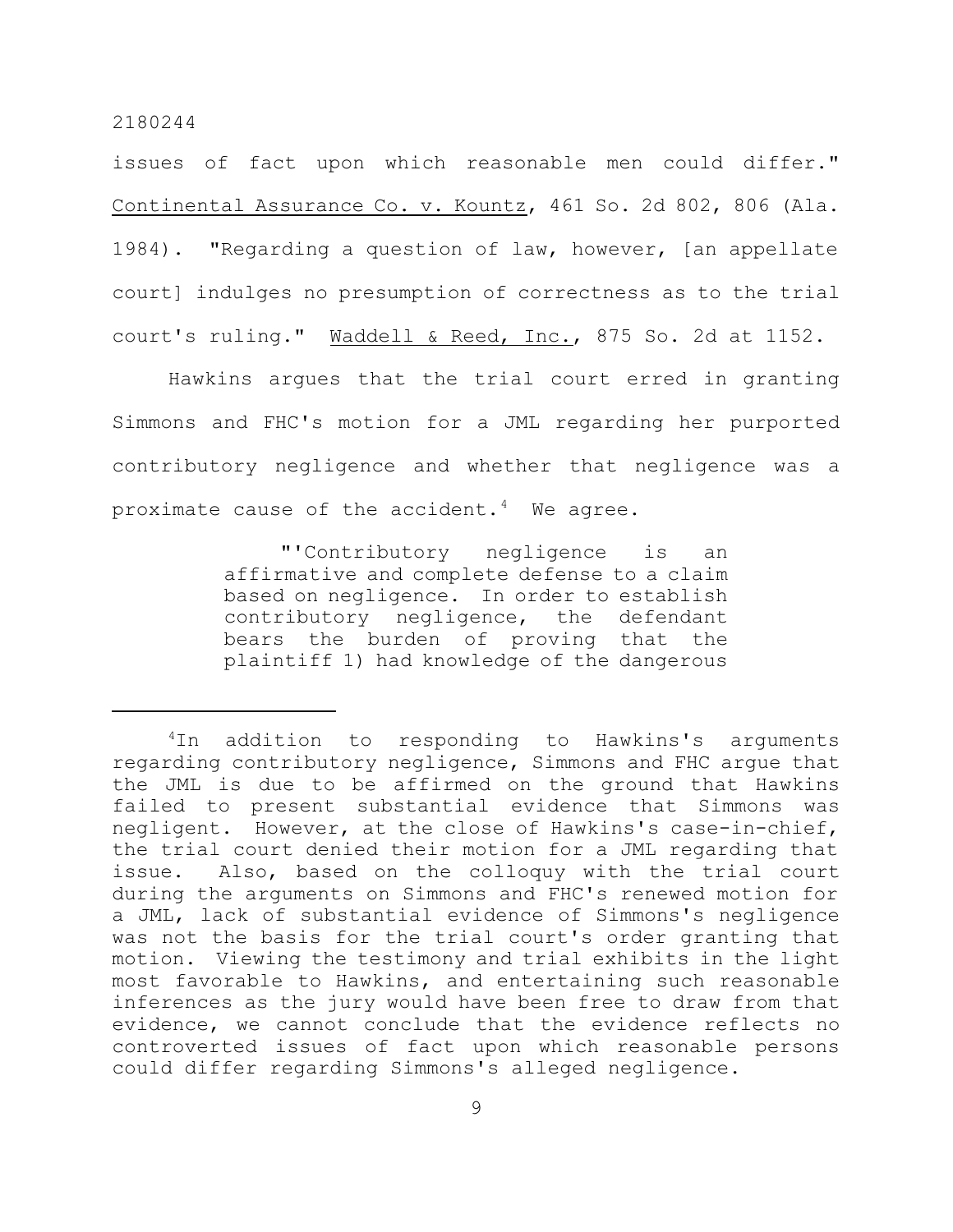condition; 2) had an appreciation of the danger under the surrounding circumstances; and 3) failed to exercise reasonable care, by placing himself in the way of danger.'

"Ridgeway v. CSX Transp., Inc., 723 So. 2d 600, 606 (Ala. 1998). The issue of contributory negligence is generally one for a jury to resolve. Id. See also Savage Indus., Inc. v. Duke, 598 So. 2d 856, 859 (Ala. 1992) ('The issue of contributory negligence cannot be determined as a matter of law where different inferences and conclusions may reasonably be drawn from the evidence.')."

Norfolk Southern Ry. v. Johnson, 75 So. 3d 624, 639 (Ala.

2011). "Contributory negligence on the part of a plaintiff which proximately contributes to the plaintiff's injuries will bar recovery." Creel v. Brown, 508 So. 2d 684, 687–88 (Ala.

1987). Also,

"[t]o establish negligence per se, a plaintiff must prove: (1) that the statute the defendant is charged with violating was enacted to protect a class of persons to which the plaintiff belonged; (2) that the plaintiff's injury was the kind of injury contemplated by the statute; (3) that the defendant violated the statute; and (4) that the defendant's violation of the statute proximately caused the plaintiff's injury."

Dickinson v. Land Developers Constr. Co., 882 So. 2d 291, 302

(Ala. 2003). In Allman v. Beam, 272 Ala. 110, 113-14, 130 So.

2d 194, 196-97 (1961), the supreme court stated that

"the violation of a statute designed for the protection of a person claiming to have been injured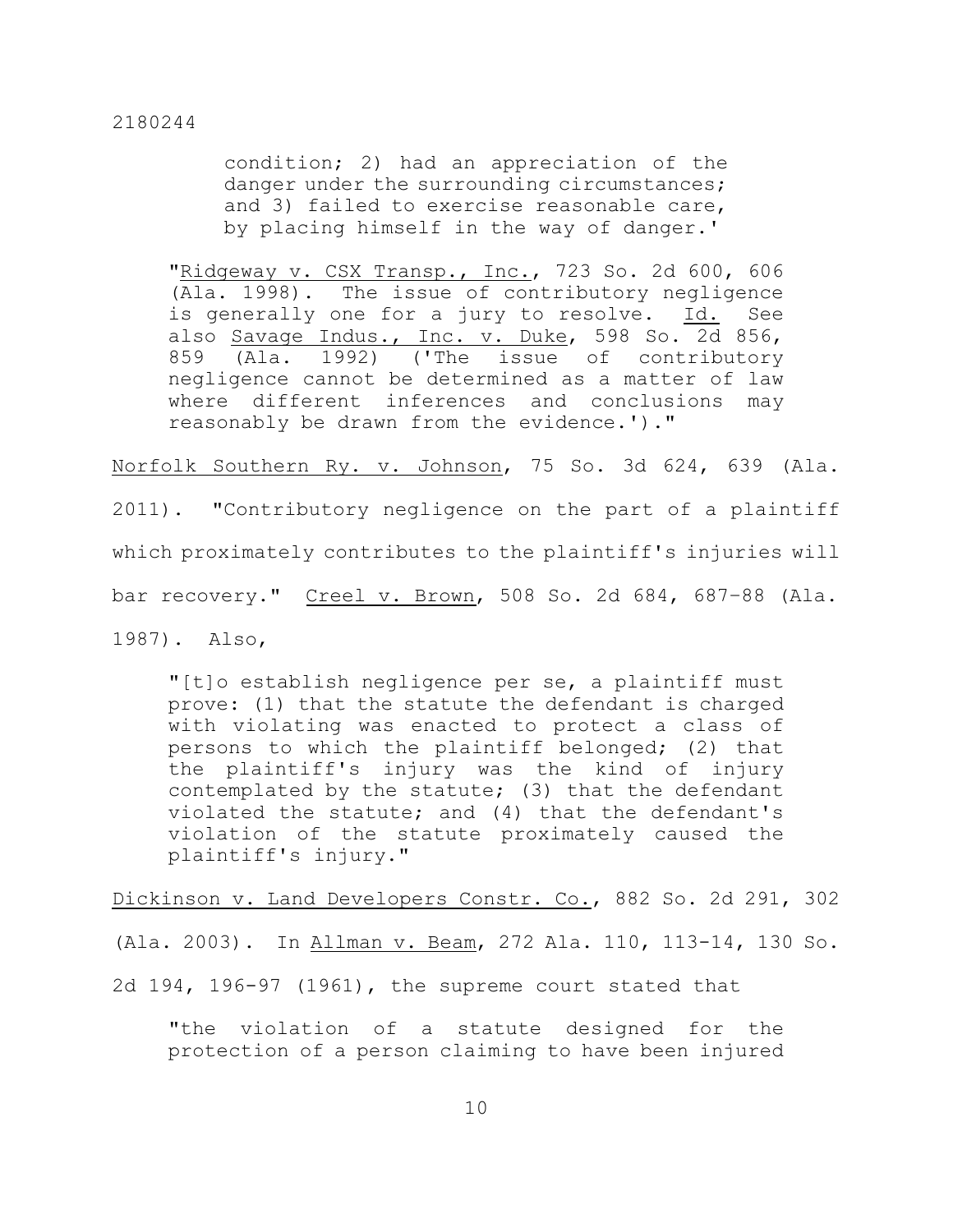by reason of such violation, is negligence per se, or negligence as a matter of law. But we are also clear to the conclusion that such conduct on the part of a pedestrian will not in itself prevent recovery on the ground of contributory negligence if the violation of the statute is not a contributing cause of the injury."

A further discussion of Allman will be helpful before reviewing the evidence regarding Hawkins's purported contributory negligence and its relationship to the accident. In Allman, the supreme court stated:

"It is undisputed that [Lydia Lee Beam] was going to work on the morning of the 9th day of November, 1956, at about 6:30 a.m., and was proceeding along the highway on the right side in the direction in which she was going, and that [John C. Allman] proceeding in the same direction came up behind her and struck her with his automobile. The evidence is also undisputed that there were no sidewalks on her side of the highway at the point in question, that the weeds and grass had grown up to the paved portion of the roadway, and that there were rocks and stones along both sides.

"Title 36, Sec. 58(19)(b), Code of 1940, provides as follows:

"'Where sidewalks are not provided any pedestrian walking along and upon a highway shall when practicable walk only on the left side of the roadway or its shoulder facing traffic which may approach from the opposite direction.'

"[Allman] contends that [Beam] was proceeding along the wrong side of the road when she was struck and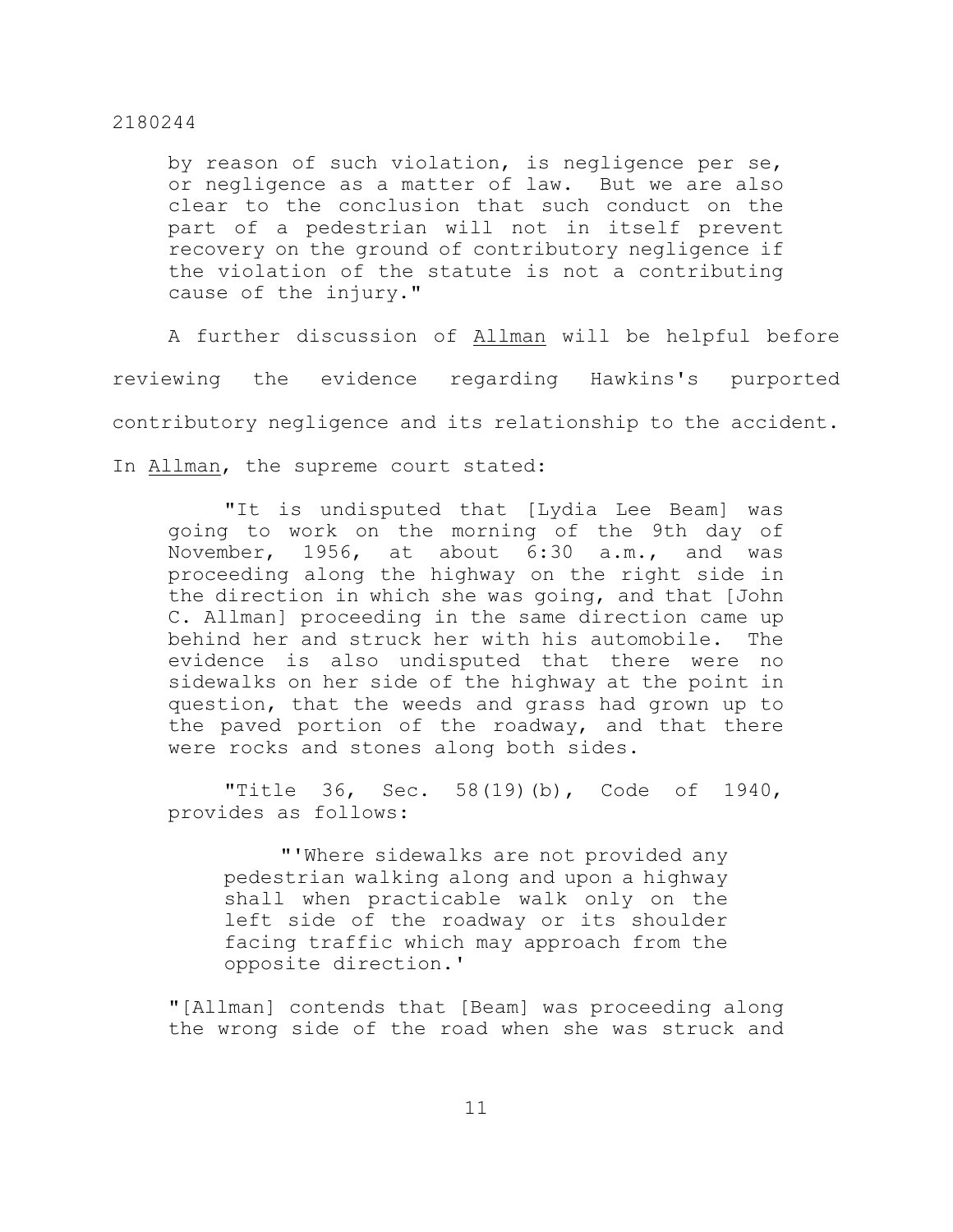was therefore, guilty of contributory negligence as a matter of law, which bars her recovery.

"We see no need to set out the evidence, indeed there is little conflict in it in its material aspects. It is ample to raise a jury question as to whether or not [Allman] was initially negligent.

"A motorist must exercise due care to anticipate the presence of others on the highway, and not to injure them upon becoming aware of their presence, and is chargeable with the knowledge of what a prudent and vigilant operator would have seen, and is negligent if he fails to discover a traveler or pedestrian whom he could have discovered in time to avoid the injury in the exercise of reasonable care. ... And this is so regardless of which side [of] the highway the pedestrian or traveler is walking, whether facing oncoming traffic or with his back to traffic. ... Regardless of [Beam's] position on the highway, she was no trespasser and [Allman] was under a duty to keep a lookout for those also using the highway, each owing the other the duty to exercise reasonable care. ...

"[Allman] testified, in substance, that the sun blinded him through his windshield just before he struck [Beam]. The roadway where [Beam] was injured runs in an easterly-westerly direction."

272 Ala. at 112–13, 130 So. 2d at 195–96. In addressing the

issues of negligence per se and contributory negligence, the

supreme court stated:

"We are clear to the conclusion from our cases, and those better-reasoned cases from other jurisdictions, that the violation of a statute designed for the protection of a person claiming to have been injured by reason of such violation, is negligence per se, or negligence as a matter of law.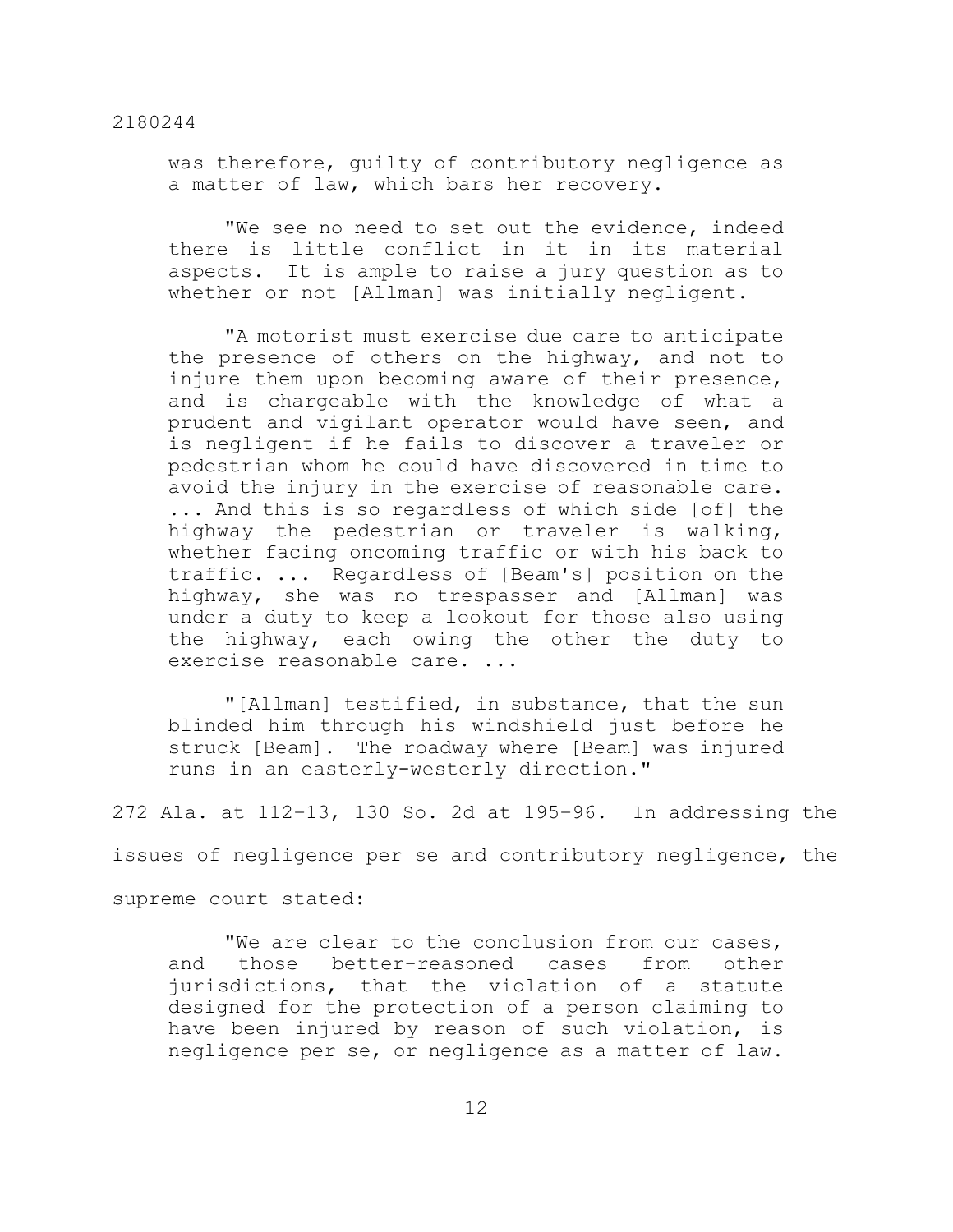But we are also clear to the conclusion that such conduct on the part of a pedestrian will not in itself prevent recovery on the ground of contributory negligence if the violation of the statute is not a contributing cause of the injury. It is generally agreed that the question as to whether the violation was a proximate contributing cause of the injury is for the jury.

"The general result of the authorities seems to be, that if the plaintiff, or party injured, by the exercise of ordinary care under the circumstances, might have avoided the consequences of the defendant's negligence, but did not, the case is one of mutual fault, and the law will neither cast all the consequences upon the defendant, nor will it attempt any apportionment thereof.

"....

"On the issue of causation, the facts and circumstances of a particular case may be so nicely balanced that reasonable minds might differ, when this is so, the issue is one for the jury."

Allman, 272 Ala. at 113-14, 130 So. 2d 196-97; see also Giles v. Gardner, 287 Ala. 166, 169, 249 So. 2d 824, 826 (1971) ("Generally speaking, proximate cause is a jury question[,] ... and it is only when the facts are such that reasonable men must draw the same conclusion that the question of proximate cause is one of law for the courts."). The supreme court concluded that the trial court had not erred by refusing to give Allman's requested general charges with hypothesis to the jury, Allman, 272 Ala. at 114, 130 So. 2d at 197, i.e., in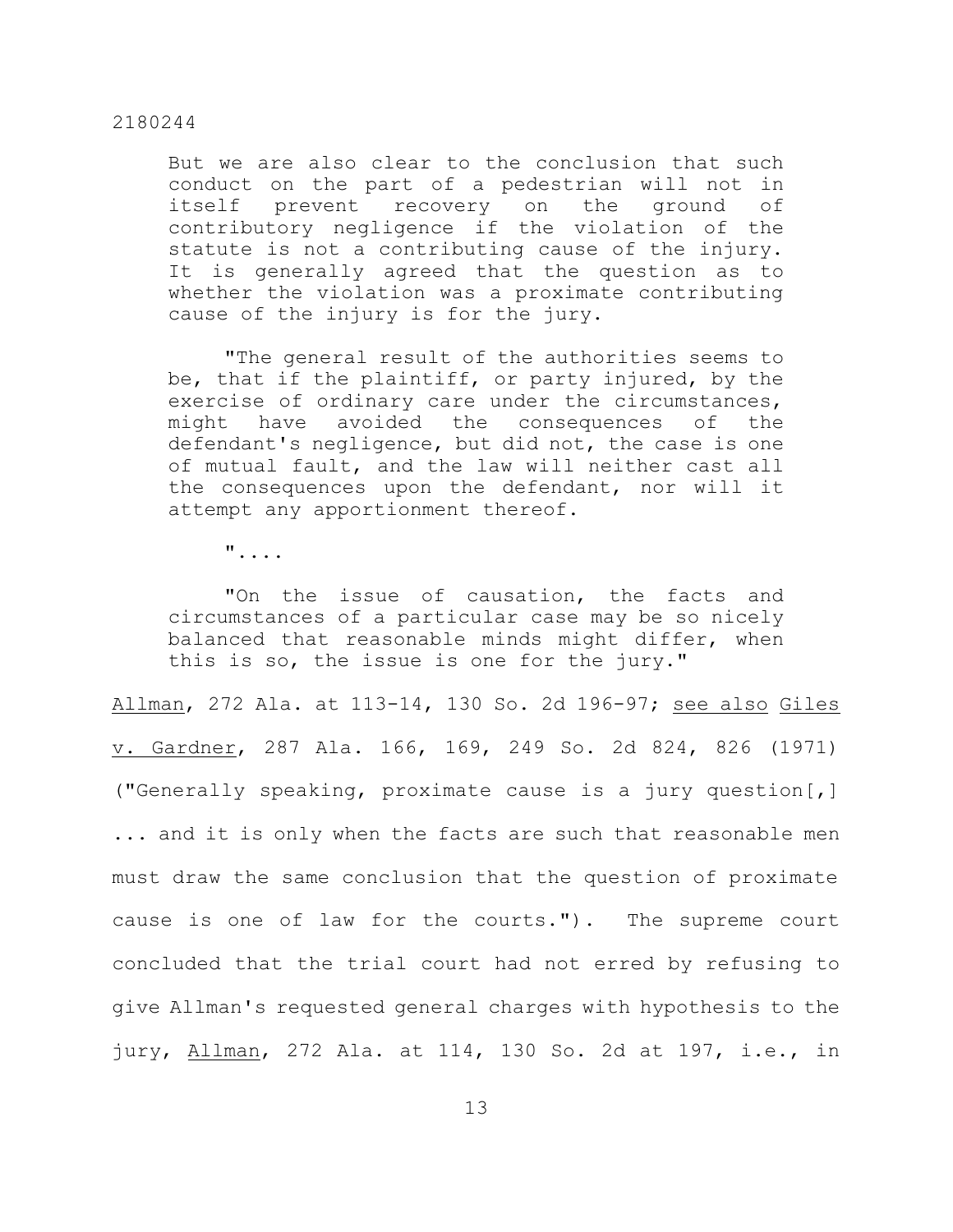determining essentially that a JML in favor of Allman was warranted. See Byars v. Alabama Power Co., 233 Ala. 533, 538, 172 So. 621, 626 (1937).

The evidence presented at trial would support the conclusions that, on July 29, 2015, at approximately 11:30 a.m., on a sunny day, Hawkins was walking toward a partially illuminated tunnel where 5th Avenue North travels underneath railroad tracks and an interstate highway. Hawkins was exercising and was on her way home. She testified, however, that, as she returned home, her normal route on 7th Avenue North was blocked by two trains that were not moving. Rather than attempt to cross the trains, Hawkins chose to walk down 28th Street to 5th Avenue North and to return home through the tunnel, which includes two lanes for traffic traveling away from downtown Birmingham and one lane for traffic traveling toward downtown Birmingham, the direction that Hawkins needed to travel. The reasons for Hawkins's decision to proceed with, rather than against, traffic on 5th Avenue North are discussed during her testimony, quoted infra. Although Simmons and FHC's counsel suggested during questioning of Hawkins that she could have walked a longer distance to return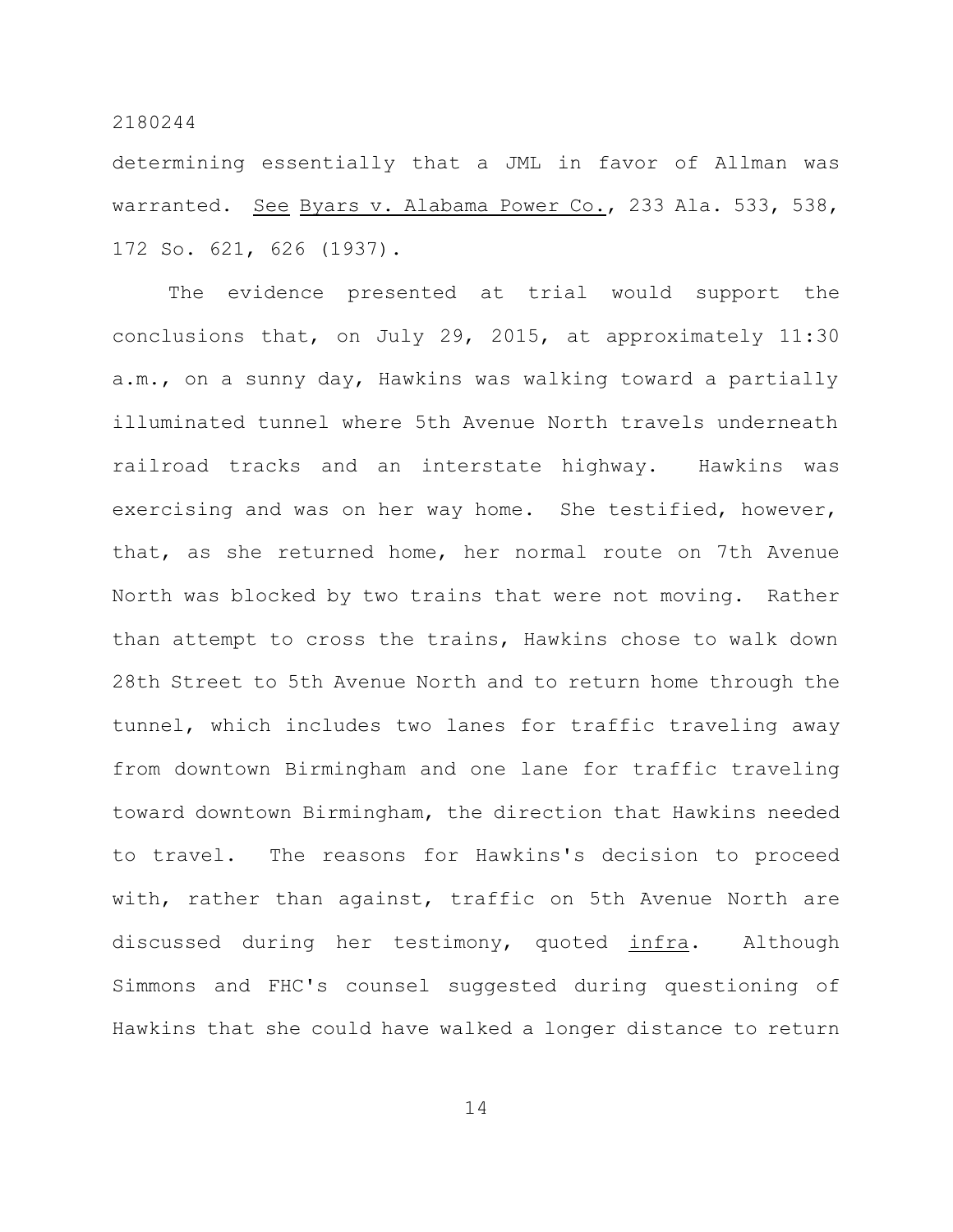home via 8th Avenue North, his question assumed that the trains were not also blocking that route, and an additional suggestion that Hawkins "could have walked even one more block ... and walked across the train tracks on a bridge that had sidewalks" is not confirmed by the testimony or exhibits offered at trial. Hawkins did not affirm the viability of either route suggested by Simmons and FHC's counsel.

Shortly before the accident, Simmons's truck was stopped at the traffic light at the intersection of 5th Avenue North and 28th Street; the intersection appears to be located a few dozen yards from the entrance to the tunnel, and Simmons stated that his truck was the first vehicle at the traffic light. The parties submitted no evidence regarding the exact distance, although they did submit some photograph exhibits that provide a view allowing a rough estimate. From the intersection where the traffic light is located to the entrance of the tunnel is a downhill slope. According to Simmons, from where his truck was stopped, he could not see the bottom portion of the tunnel because the slope of the road at the intersection obstructed his view. The photographs of the intersection that were admitted as exhibits were taken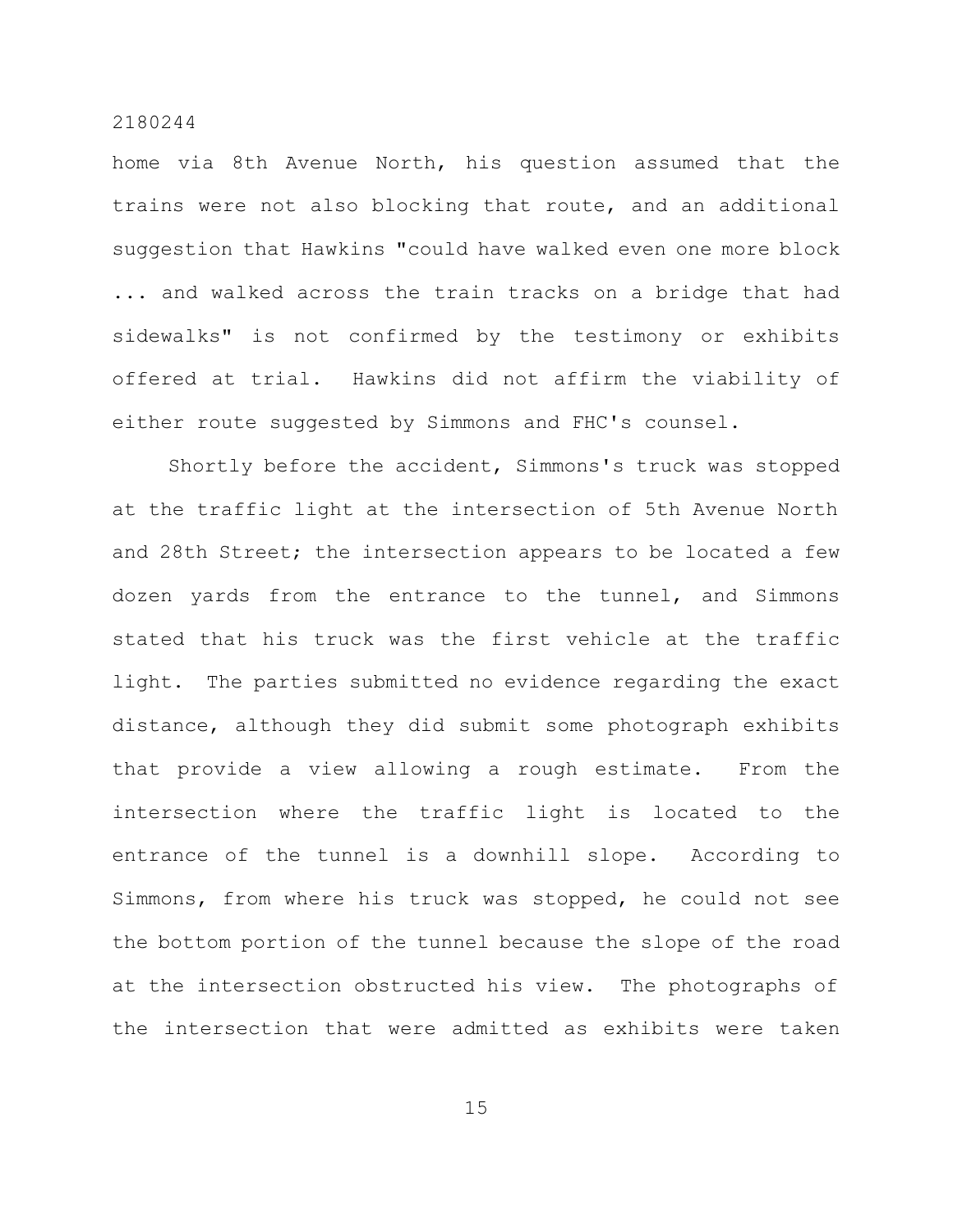several yards before the traffic light; at that point, the road does obstruct the lower portion of the entrance of the tunnel; one is somewhat looking over a rise in the road where 28th Avenue crosses 5th Avenue North. Also, on approach to the tunnel, depending on the ambient lighting and distance from the entrance, the view into the tunnel is more or less limited, at least until a vehicle enters the tunnel and the driver's eyes adjust to the change in lighting.

Simmons affirmed that "[he] didn't see ... Hawkins walking down [5th] Avenue [North] just before she got to the tunnel," that he did not see her walk into the tunnel, and that he did not see her when he was approaching the tunnel. We note that the distance downhill from the traffic light to the entrance of the tunnel is not insignificant, but no testimony was presented regarding how long Simmons was at the traffic light before he proceeded toward the tunnel. Also, we note that concrete retaining walls are located on each side of 5th Avenue North, beginning a few automobile lengths from the entrance to the tunnel, and that the retaining walls become gradually higher toward the entrance.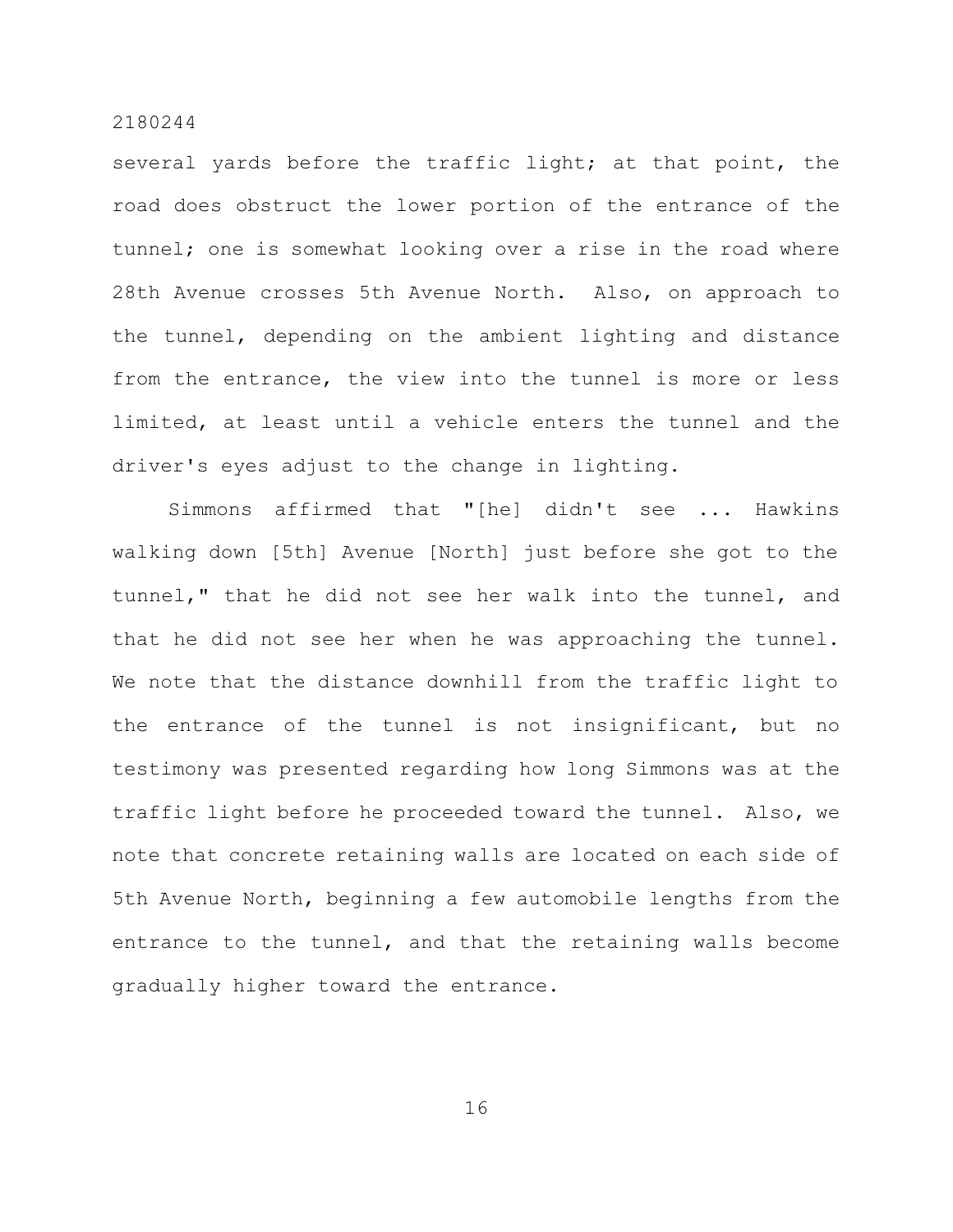Simmons testified that, as he approached the tunnel from the traffic light, "my tires were as close to the double yellow line as the lane would allow because I had been through that tunnel two or three times in my lifetime. I knew there was a concrete wall on the right-hand side of me. There's a 6, 5, 6-inch curb there, and there's no sidewalk." Simmons continued: "[I]n my opinion, I took all the precautions that I thought was necessary to drive in a blinded spot and running, you know, 10, 15 miles an hour slower than the speed limit, anticipating something in the tunnel." The following colloquy occurred between Hawkins's counsel and Simmons:

"Q. So you're telling the jury today you were driving at a very low speed, lights in the tunnel, lights on your [truck], bright outside, and you never saw ... Hawkins?

"A. That's correct.

"Q. Isn't it more plausible ... that you were actually not paying attention?

"A. I was paying attention.

"Have you ever walked outside in a bright sunny day and then walked in the house and you have blind vision?

"Q. Let me ask -- during opening statements, your attorney made it seem like ... Hawkins was in the middle of road. Even if that was the case, you would have seen her with your lights. You would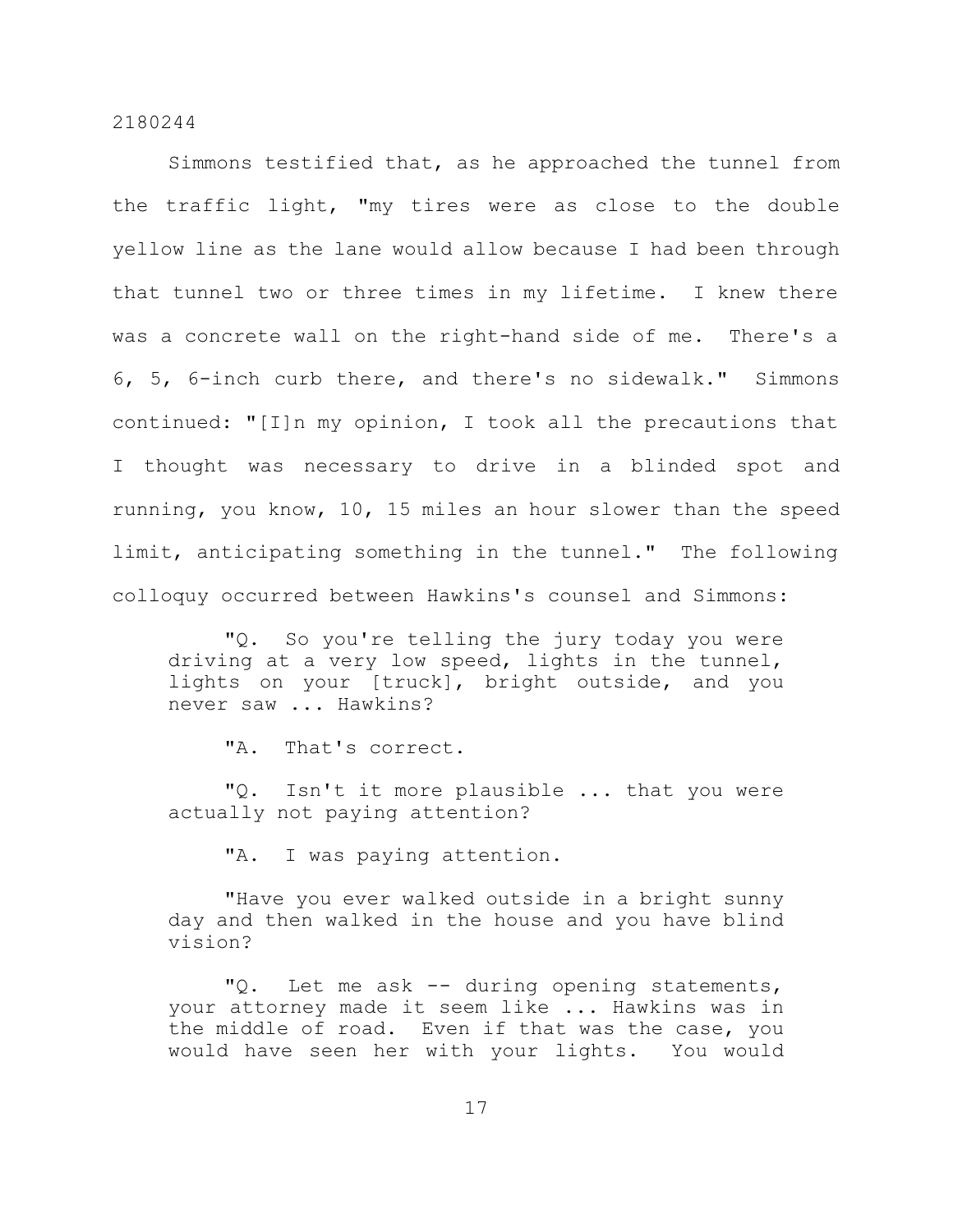have seen her in the tunnel, and you would have seen right there just before you entered in. There's enough light in the beginning of the tunnel to see if someone was there, so that couldn't have been the case. You weren't paying attention, were you?

"A. I was paying attention. If I wasn't paying attention, I wouldn't [sic] have been driving the posted speed limit and been in the center of the lane, and it would have been much worse if I had been in the center of the lane.

"Q. But you would agree as a driver -- you drive for a living -- it's your duty to anticipate the presence of others on the road? You would agree with that, right?

"A. I would agree to that, but you can --

"Q. In this particular situation, you did not anticipate the presence of ... Hawkins being on that road, did you?

"A. I didn't see her. So how can I anticipate her being there?

"....

"Q. ... [Y]ou're saying here today that this accident occurred because Ms. Hawkins was walking with her back to the traffic, and you didn't see her, that she shouldn't have been out there; is that correct?

"A. Yes, sir.

"Q. Now, let me ask you this: If ... Hawkins would have been coming from the opposite direction, walking towards you, facing you, you still would not have seen her, and you still would have hit her? This accident didn't happen because her back was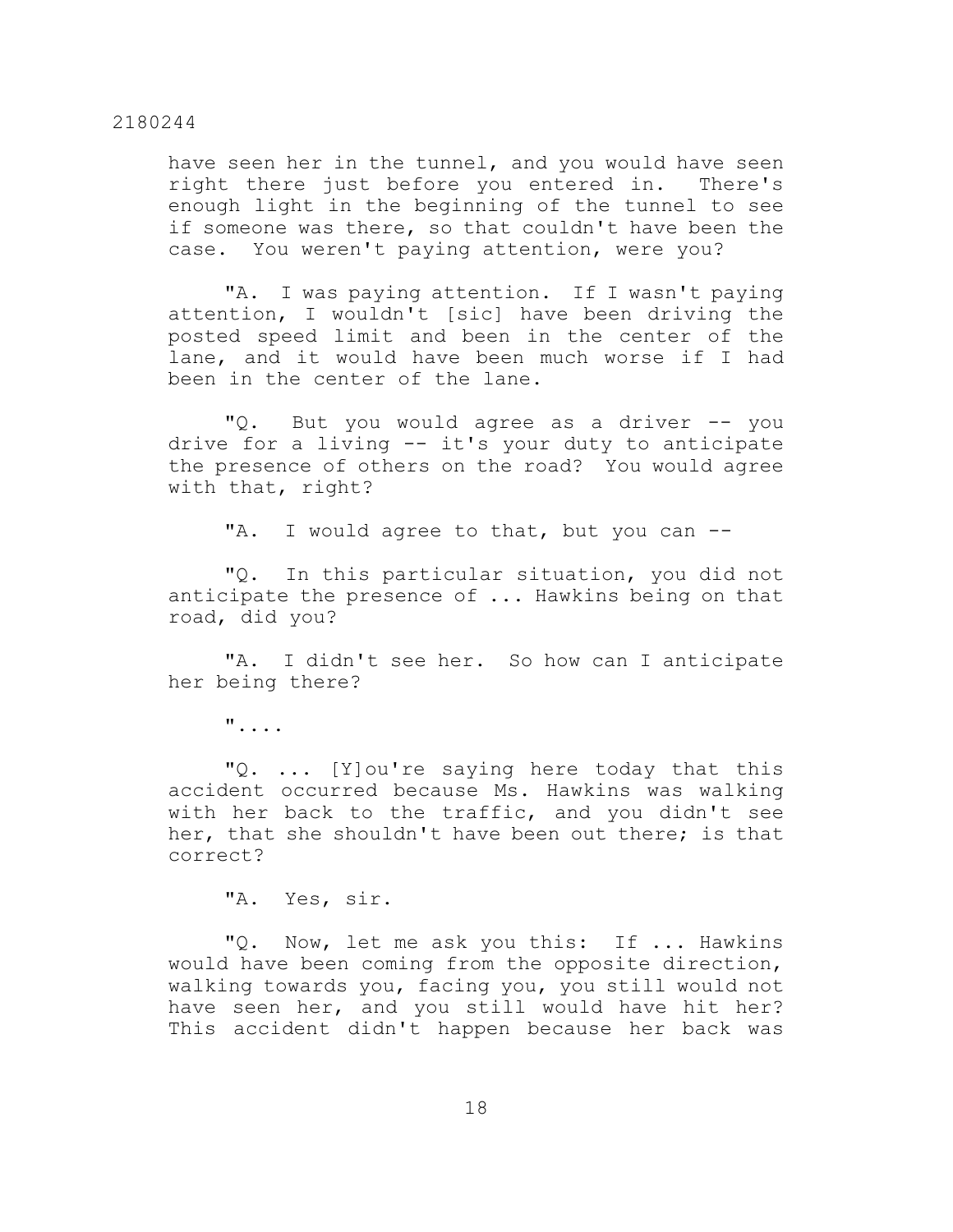facing the traffic, it happened because you weren't paying attention?

"If she was coming from the opposite direction facing you, according to your testimony, you didn't see her. You still would have hit her; isn't that correct?

"A. In that tunnel, yes.

"Q. Okay. So, basically, her position on the road, whether her back was facing the traffic or whether she was facing you, you were going to hit anybody in that tunnel; isn't that correct?

"A. In that tunnel, yes."

Hawkins's exhibits 3 and 4 are pictures that were taken on a sunny day and reflect the view immediately before the entrance to the tunnel. On redirect examination by her counsel, Hawkins testified as follows about those exhibits:

"Q. ... Now, I'll submit it may not have been taken on July 29th, but is this how the scene looked back on that day, the lighting and everything?

"A. The light, it was light, yes, sir.

"Q. So that's how it basically was, from what you remember; is that correct?

"A. It was bright, yes, sir.

"Q. Okay. Now, I think you testified that the accident occurred right around this section as you first got in it; is that correct?

"A. I can't -- to my recollection, I just know it was a few feet.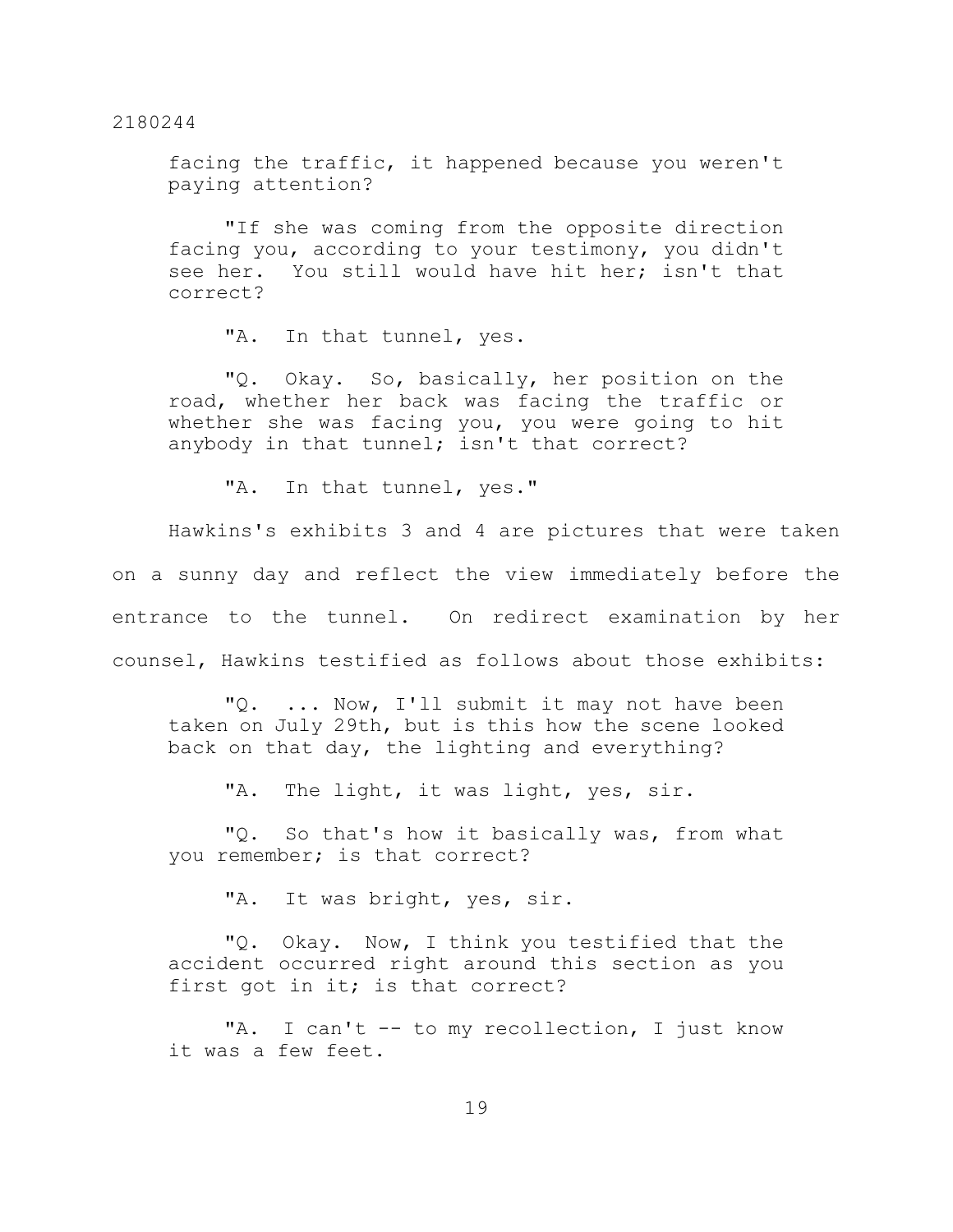"Q. Okay. Was there light when you walked in? Could you see inside the tunnel?

"A. Yes, sir.

"Q. Now, I think -- and I understand as you approach and walk down -- this is one of the exhibits. As you approach and walk down the tunnel, the lighting inside the tunnel, does it appear to, as you go in, you can see more as you get closer to it?

"A. Yes, sir.

"Q. Is that your experience with any type of tunnel? As you're going through, the closer you get, the more light that you could see as you're going through the tunnel; is that correct?

"A. Yes, sir. "....

"Q. So you've got the two lanes that were coming in the opposite direction, ... and the one you were walking in; is that right?

"A. Yes, sir.

"Q. And it's your testimony that, as far as you remember, you were as close as you could to the side of the tunnel on the inside?

"A. I know I was, yes, sir."

Hawkins described her attire as follows: "I had like a sweatshirt. It was royal blue. And I had on hot pink, hot, like loud T-shirt, what we call a cami up under it, some black tights with royal blue shoes with hot pink with loud green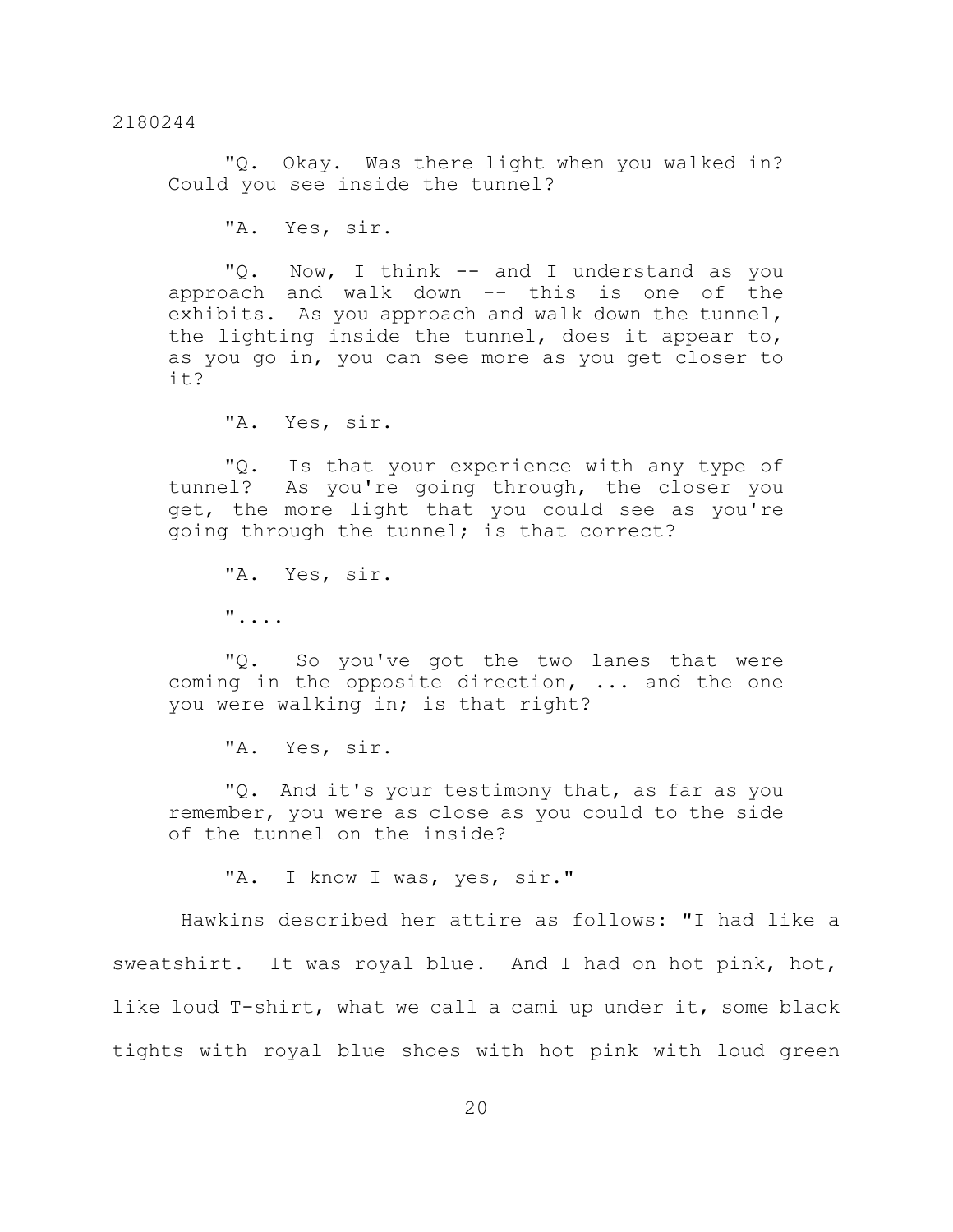shoestrings." According to Hawkins, the hot-pink T-shirt could be seen; she "had it down where it [could] cover [her] bottom." Also, Hawkins's exhibit 10 is a picture of Hawkins's shoes, showing a hot-pink area along the inside and outside of the sole, a small hot-pink stripe along the top above the heel of the shoe, and lime-green shoestrings. Based on Hawkins's attire, a jury might conclude that her silhouette would have presented a significant contrast to the lightly colored concrete walls leading up to the tunnel and the walls of the tunnel. Also, Hawkins's exhibits 3 and 4 would support the conclusion that, on a bright sunny day purportedly like the one at issue, a driver could see several yards into the tunnel from the entrance and would be able to see a pedestrian within that distance. The colloquy between Hawkins's counsel and Simmons regarding Hawkins's exhibits 3 and 4 is as follows:

"Q. I notice in all the pictures that were shown [by defense counsel] that there was no picture of what it looked like just inside of the tunnel.<sup>[5]</sup>

<sup>&</sup>lt;sup>5</sup>We note that the photographic exhibits introduced by Simmons and FHC appear to reflect that the day those pictures were taken was overcast. The entrance to the tunnel in that series of pictures is much darker, and it is almost impossible to see into the tunnel as it is approached. As noted by Hawkins's counsel, however, those pictures do not include a picture oriented like Hawkins's exhibits 3 and 4, which appear to have been taken immediately before the entrance to the tunnel.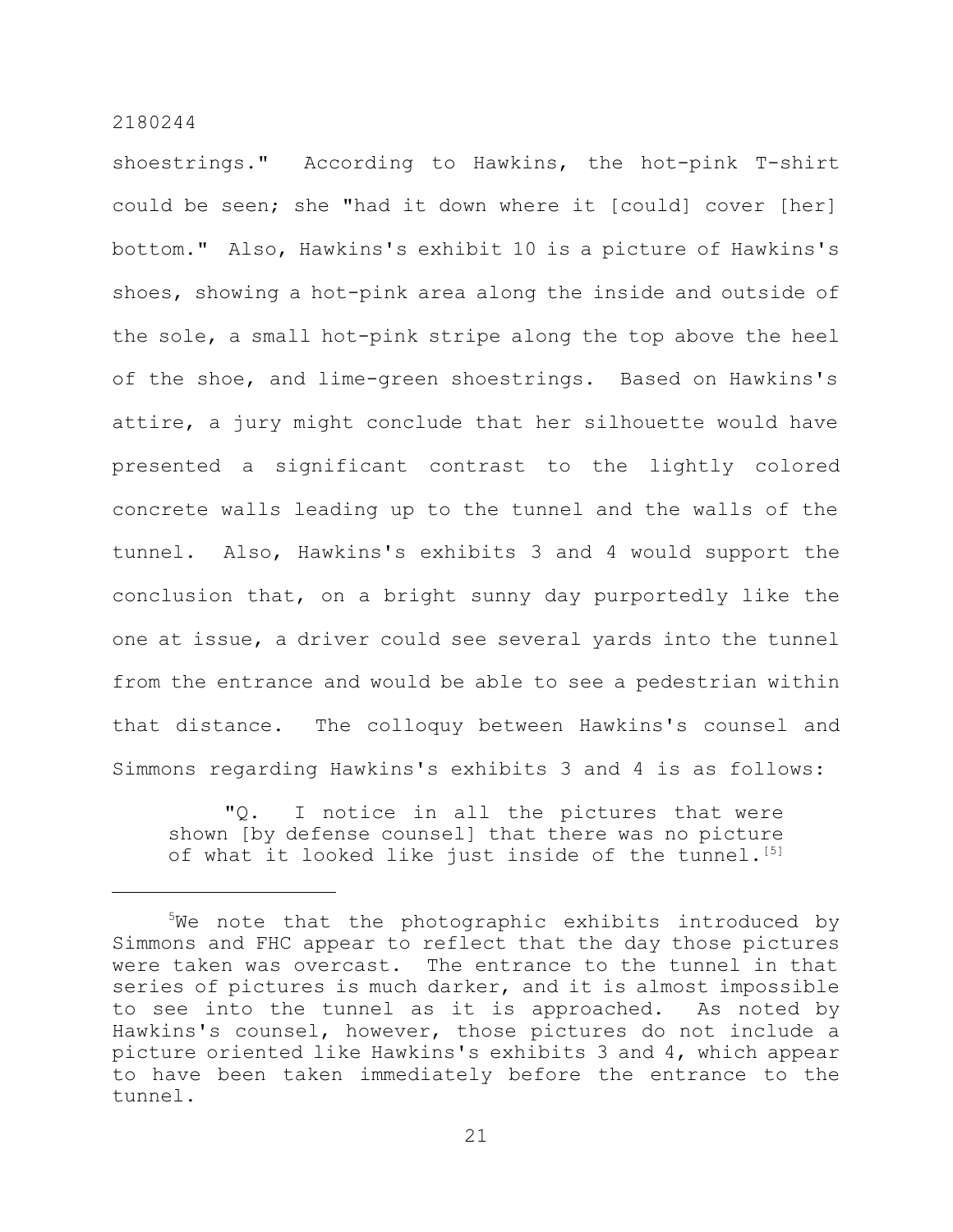"A. As you can see from that photograph, there is light coming from the outside just inside that tunnel; is that correct?

"You can see there's kind of a bright sunny day on the day of the accident. You can see the light from the photo?

"A. I don't know what time these pictures were taken, but that particular time of day, it was 11:00. I think about 11:45. So I don't know where the sunlight would have been in that tunnel.

"Q. But you said it was sunny, right?

"A. It was.

"Q. A sunny day. Do you see sun in that photograph that you're looking at now?

"A. I do.

"Q. Okay. All right. Also, I think you said some of the lights were out. I think you can count the lights -— excuse me. You keep 4.

"You can actually see the light all the way through; is that correct?

"A. The ones on the right-hand side in my lane are out.

"Q. But it's enough that you can actually see the car that's in the tunnel? You can actually see a tag?

"A. Correct.

"Q. So it was enough light in that tunnel to see someone in there?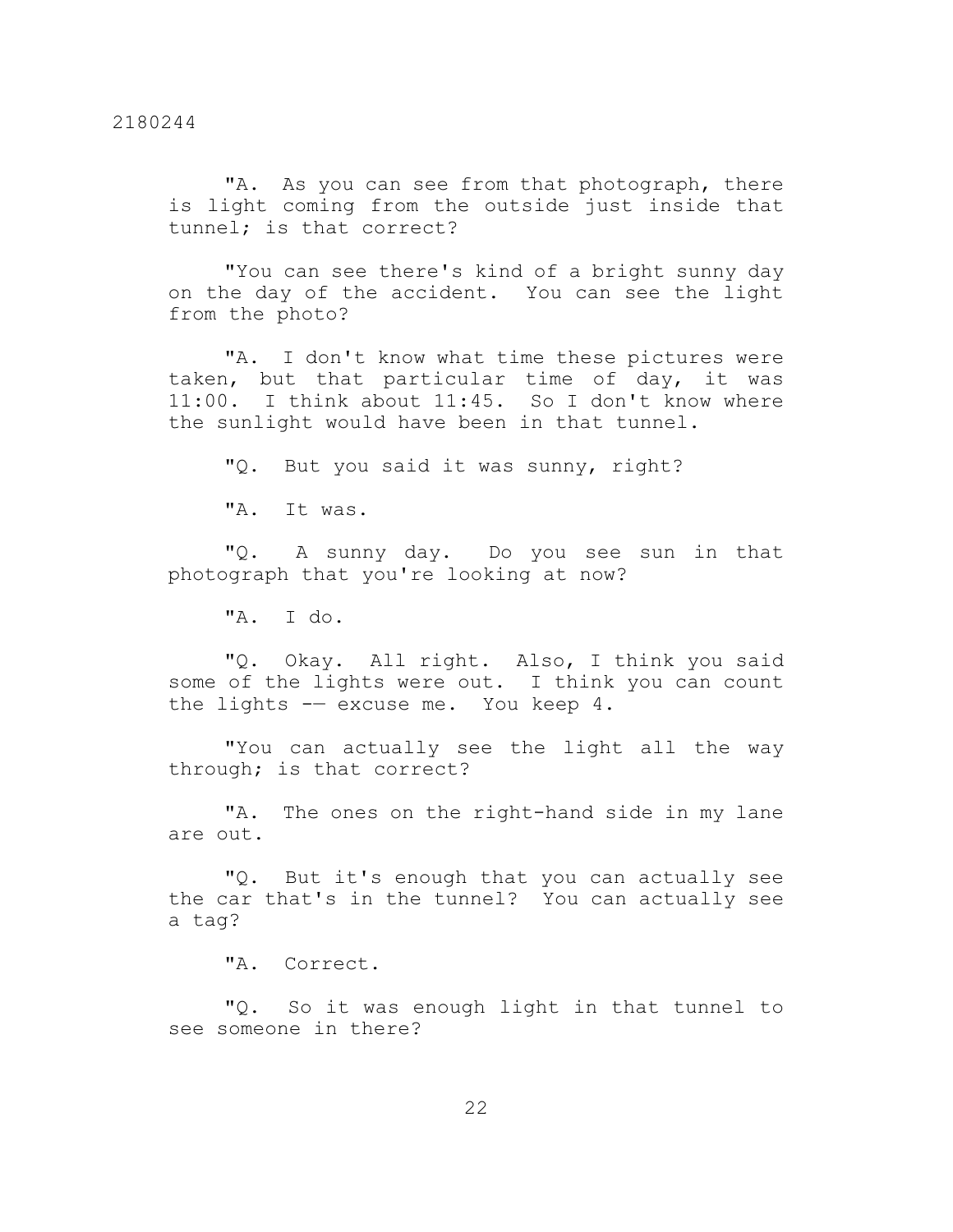"A. No.

"Q. Not even looking at this, you can tell me there wasn't enough light to see anyone just from this here? Is that what you're saying?

"A. Once you enter the tunnel, yes, sir. But coming down off the road into that tunnel is total darkness.

"Q. But I think you testified earlier the accident took place just inside the tunnel, right inside; is that correct?

"A. I'm going to say it was in the tunnel. Traveling 20, 25 miles an hour, maybe a second, two seconds, in the tunnel. I don't know the distance traveled inside that tunnel.

"Q. A second or two seconds in the tunnel, are you saying the accident took place somewhere way down here inside the tunnel?

"A. Whatever a second or two seconds at 25 miles an hour, over how many feet that will carry you.

"Q. So, now, you're changing it? Now, instead of saying it happened just inside the tunnel, you're saying --

"A. I don't know what inside the tunnel is. Maybe  $40$ , 50 feet.<sup>[6]</sup>

 $6$ In Wayland Distributing Co. v. Gay, 287 Ala. 446, 451, 252 So. 2d 414, 418 (1971), the supreme court noted that, when evaluating speed in miles per hour, "vehicles ... mov[e] 1.46 feet per second, multiplied by their actual rates of speed." Assuming Simmons's truck was traveling at 25 miles per hour, he would have traveled 36.5 feet in one second and 54.75 feet in one and one-half seconds.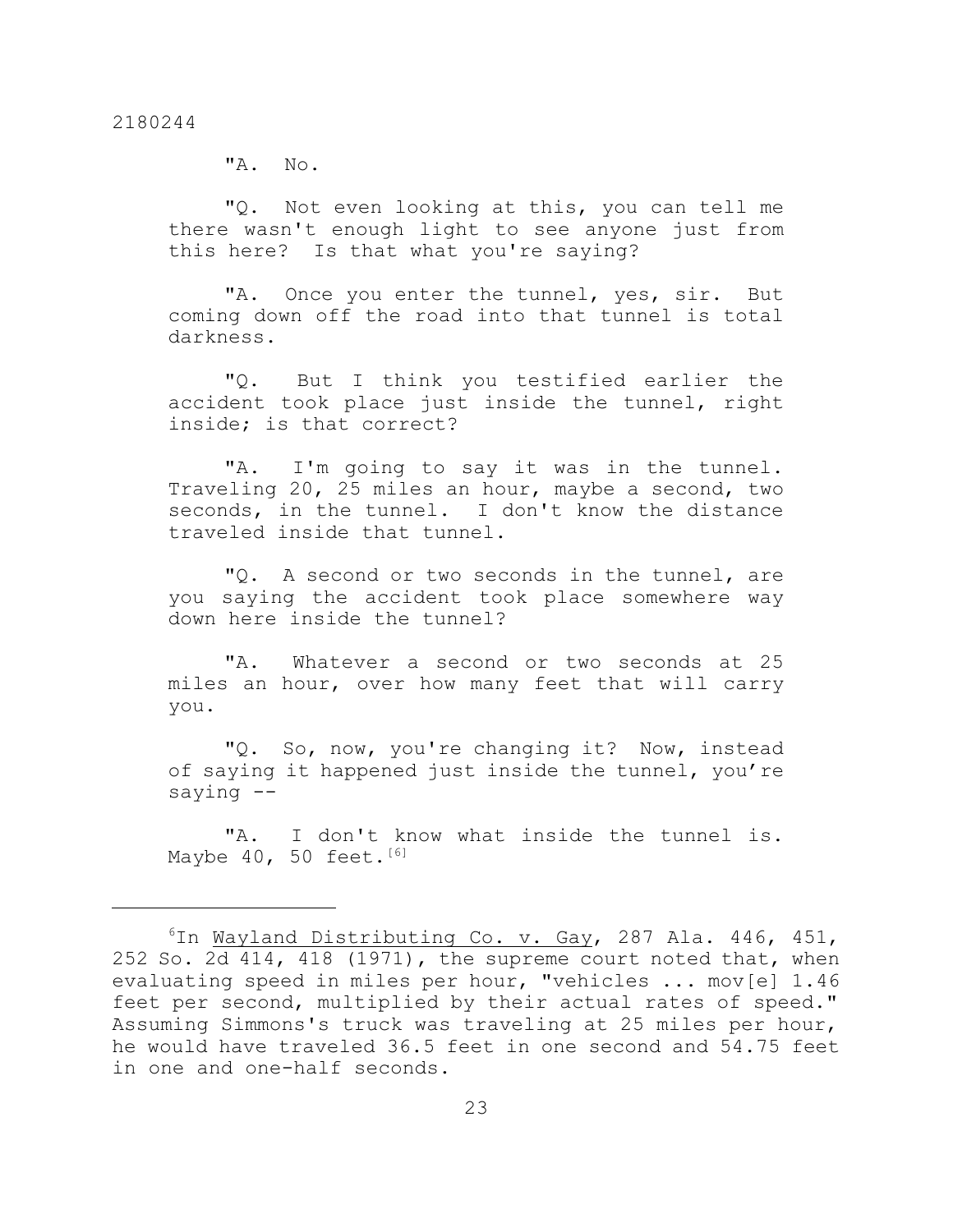"Q. So, now, you've got —- when I asked you the question, when did the accident happen, you said, 'Just inside the tunnel.'

"But when I asked you in your deposition, I said, 'Did the accident happen just inside the tunnel,' you said, 'Yes.'

"Now, it's 40 to 50 feet. Is that your definition of inside of the tunnel, 40 or 50 feet inside the tunnel?

"A. That would be my definition, just inside the tunnel.

"Q. So are you saying that entering the tunnel that second, the accident took place a second inside the tunnel? I think you testified a second or a second and a half. Is that what you just said?

"A. Correct.

"Q. So you're saying, traveling a second or a second and a half, you had already made it 40 feet inside the tunnel? Is that what you're saying now?

"A. I don't know how many feet you can travel at  $25$  or  $25$  miles an hour, how many feet you can travel in a second or a second and a half. Actual footage, how far I was in the tunnel --

"....

"Q. [During your deposition,] ... I said, 'So you may have basically -- the accident took place a good ways inside the tunnel, would you say?' What was your response?

"....

"A. I was just inside of it.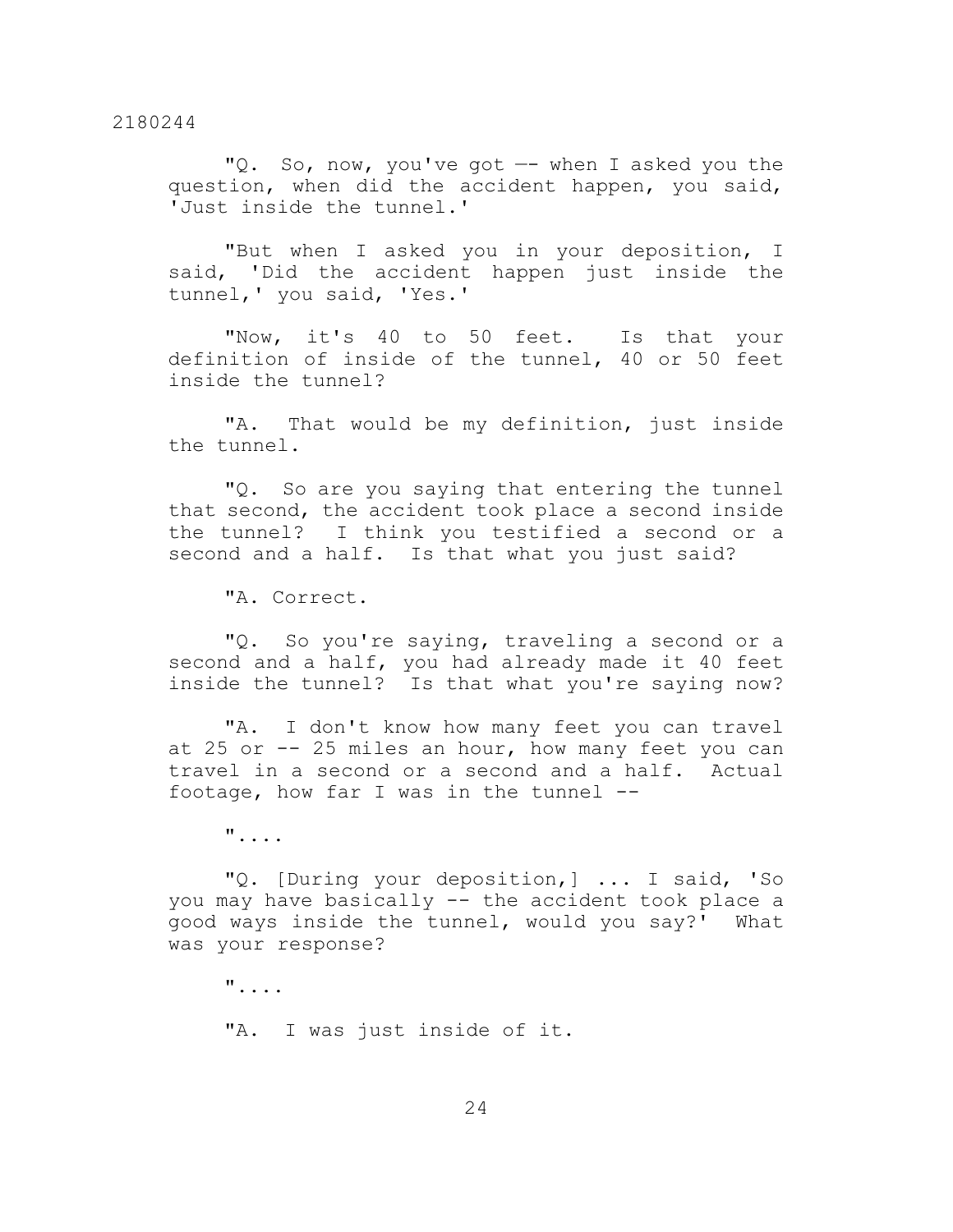"Q. ... You were just inside the tunnel?

"A. Yes.

"Q. Now, you're saying that you were just inside the tunnel. Now, you're saying it may be 40 feet, which is it? Is it 40 feet or just inside?

"A. I'll leave it at just inside the tunnel.

"Q. Okay.

"A. But there again, I don't know how far I traveled. I wasn't in the tunnel very long.

"Q. So, now, it's not 40 feet. So it's possible the accident could have happened just right there where the light is, and you should have been able to see?

 $^{\prime\prime}$ A. No. "Q. It wasn't -- it wasn't right there? "A. No, sir.

"Q. Okay. Was it after the mud, then? I see some mud. Was it after the mud? Is that what you're saying now?

"A. It was in the mud line.<sup>[7]</sup>

"Q. It was in the mud line. So right here in the mud line, that can be seen on that exhibit right there; wouldn't you agree?

"And, remember, you have your lights on too, right?

 $7$ Mud along the curb appears to be a several yards past the entrance to the tunnel.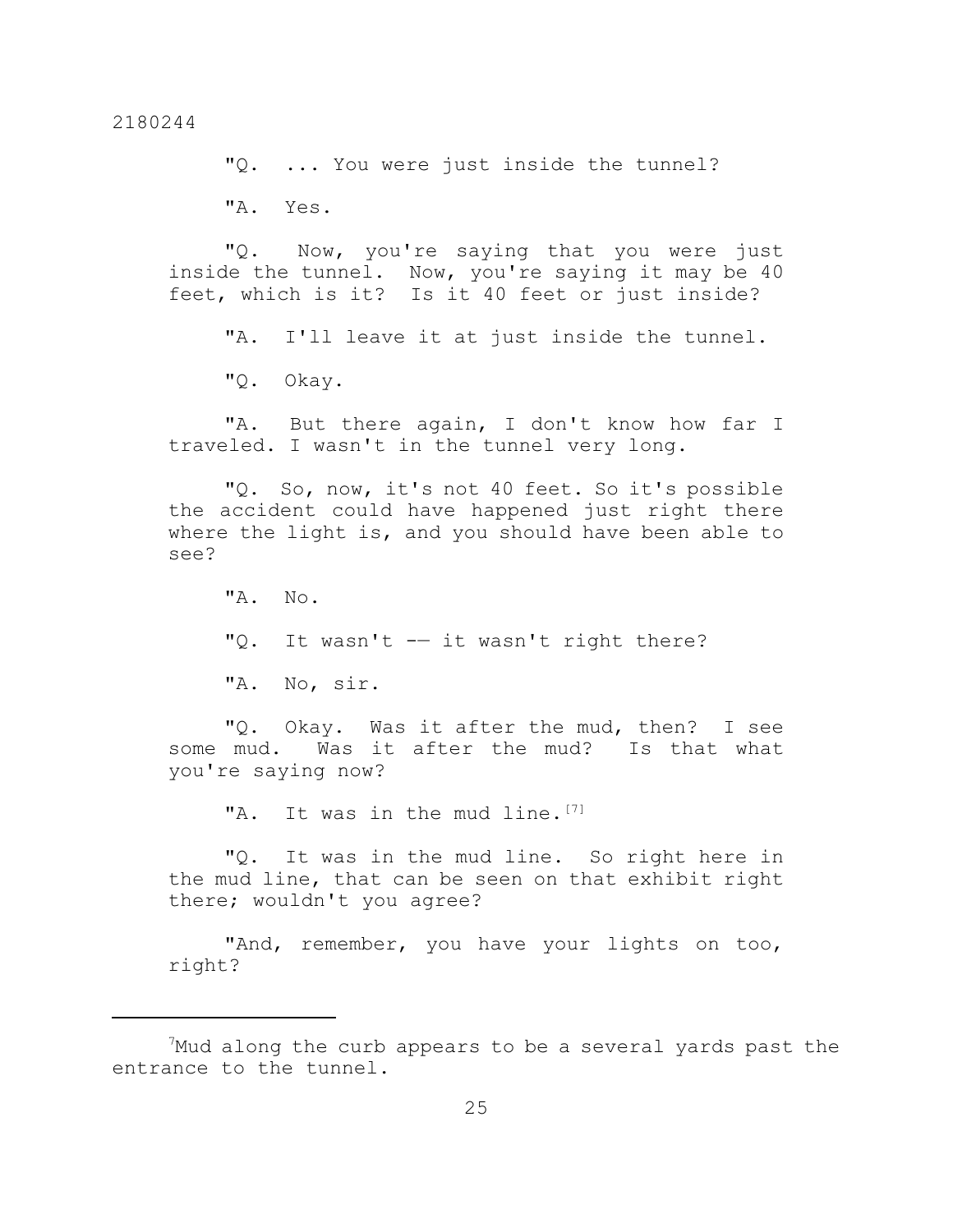"A. I have daytime running lights on.

"Q. Does that mean that they're less bright or something? I'm just -- the lights were on? I'm saying the lights were on; is that correct?

"A. They were on. They were a little bit beyond that mud line, but pretty close to it.

"Q. So, now, we have three. One, just inside the tunnel, right? You also said maybe 40 feet; is that correct?

"A. Correct.

"Q. Now, you're saying it may be just beyond the mud; is that correct?

"A. Correct.

"Q. So we've got three locations that you think you may have hit this person, but you don't know because you never saw them, right?

"A. Never saw her.

"Q. Okay. So you never saw her. You never saw her. All you heard was a scream, but you're able to give at least three, maybe four, locations inside of this tunnel? Is that ... what you're telling the jury today?

"A. I'm going to stick to what I said. At 25 miles an hour at a second to a second and a half, I don't know how many, exactly how many, feet I traveled inside that tunnel. I was just inside the tunnel. That's all I can tell you.

"Q. And my thing is that it was bright and sunny out; is that right?

"A. It was.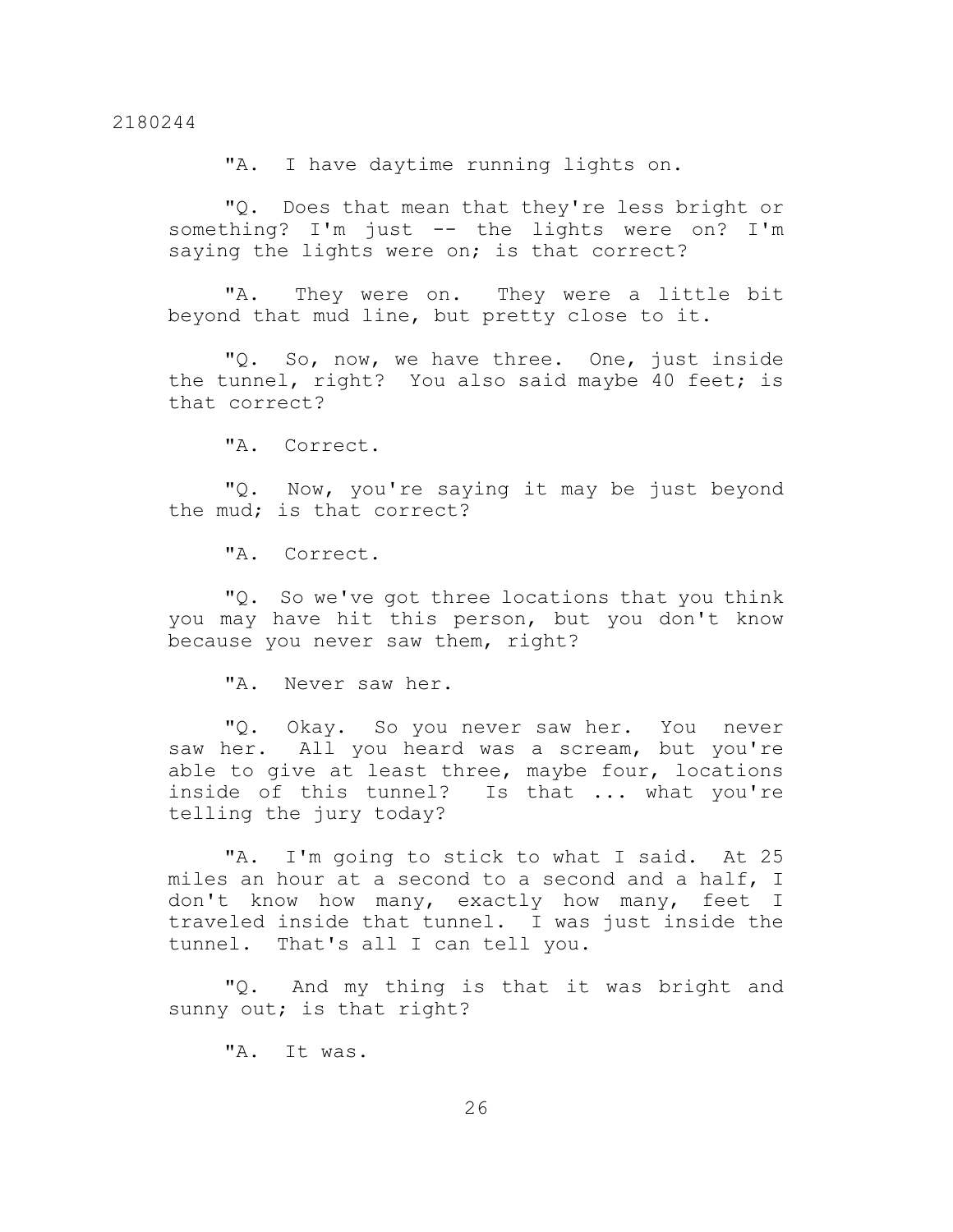"Q. Headlights were on?

"A. Yes.

"Q. There was plenty enough light to see someone; wouldn't you agree?

"A. No, not in that tunnel.

"....

"Q. Even in this photo, you can still see people in this tunnel. You can still see objects. You can still see. Is that correct?

"A. That's correct.

"Q. Okay.

"A. But you're already inside the tunnel, too.

"Q. So -- so you're saying that further in the tunnel, the better you can see people?

"A. Oh, yeah, definitely.

"Q. But at the entrance of the tunnel, you have light from outside shining in. You have the lights from the lamps, and you have your headlights on.

"You're saying you couldn't see anything; is that your testimony, then?

"A. That's correct.

"Q. And also you testified for sure that you did not anticipate the presence of ... Hawkins at any time in this tunnel; isn't that can correct?

"A. That's correct.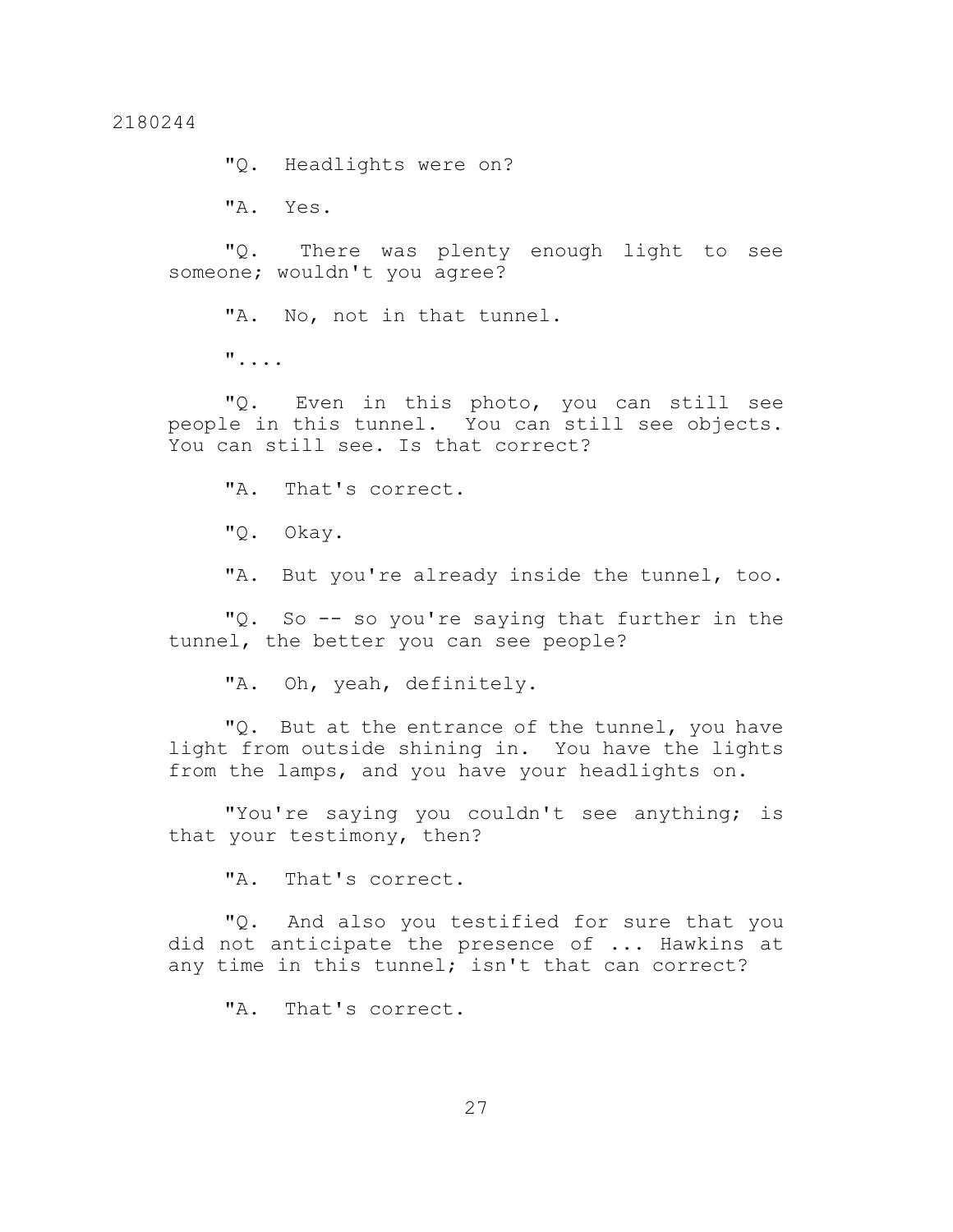"Q. And wouldn't you agree it is your duty as a safe driver to anticipate the presence of pedestrians on the road?

"A. That's correct.

"Q. And you did not do that, did you?

"A. I didn't anticipate her being in that tunnel.

"Q. But you agree that being a safe driver you are supposed to anticipate the presence of pedestrians on the road?

"A. Yes."

Hawkins testified that the day of the accident was the first time she had walked in the tunnel, although, she said, she had previously driven through it. Regarding Hawkins's actions leading up to the accident, she testified on direct examination as follows:

"Q. Now, you said you've been on Fifth Avenue [North] before; is that correct?

"A. Yes, sir.

"Q. And what is it like, the lighting in the tunnel there?

"A. I mean, once you're going in, you can see as you're walking down. You can see as you get into the tunnel because I've seen people walking in and out of the tunnel myself.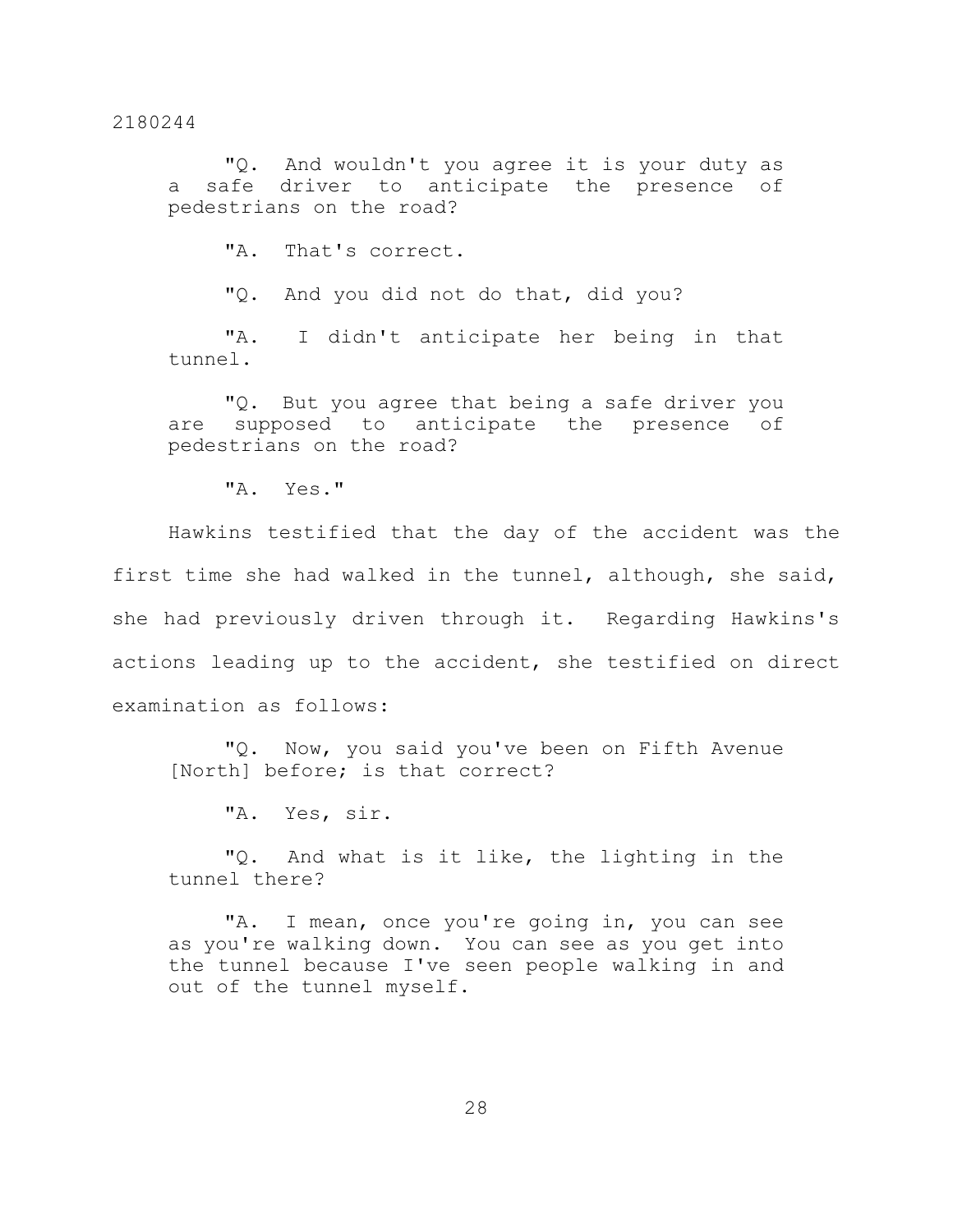"Q. Okay. Now, you had two choices that day from looking -- you could have -- now, when you normally walk, do you follow the rules of the road?

"A. Yes, sir.

"Q. And when you're walking on Seventh Avenue [North], did you walk on the left side of the road?

"A. Yes, sir.

"Q. And when you came down and were walking on -- did you follow the rules of the road --

"A. Yes, sir.

"Q. -- from Seventh Avenue [North] to Fifth Avenue [North]?

"A. Uh-huh.

"Q. So when you get here, you have to make a decision?

"A. Yes, sir.

"Q. Okay. Now, you said you've traveled Fifth Avenue [North] before?

"A. Yes, sir.

"Q. Okay. Tell the jury what would happen if you choose to use the left side of the road if you walk under that tunnel.

"A. Okay. The reason I chose the right side, because if I would have came out on that left side [at the end of the tunnel], I would have been dead in the center of traffic. There was no way for me to avoid the cars because they're coming into the tunnel [in the two lanes of 5th Avenue North leaving downtown], and they're going to the freeway [via an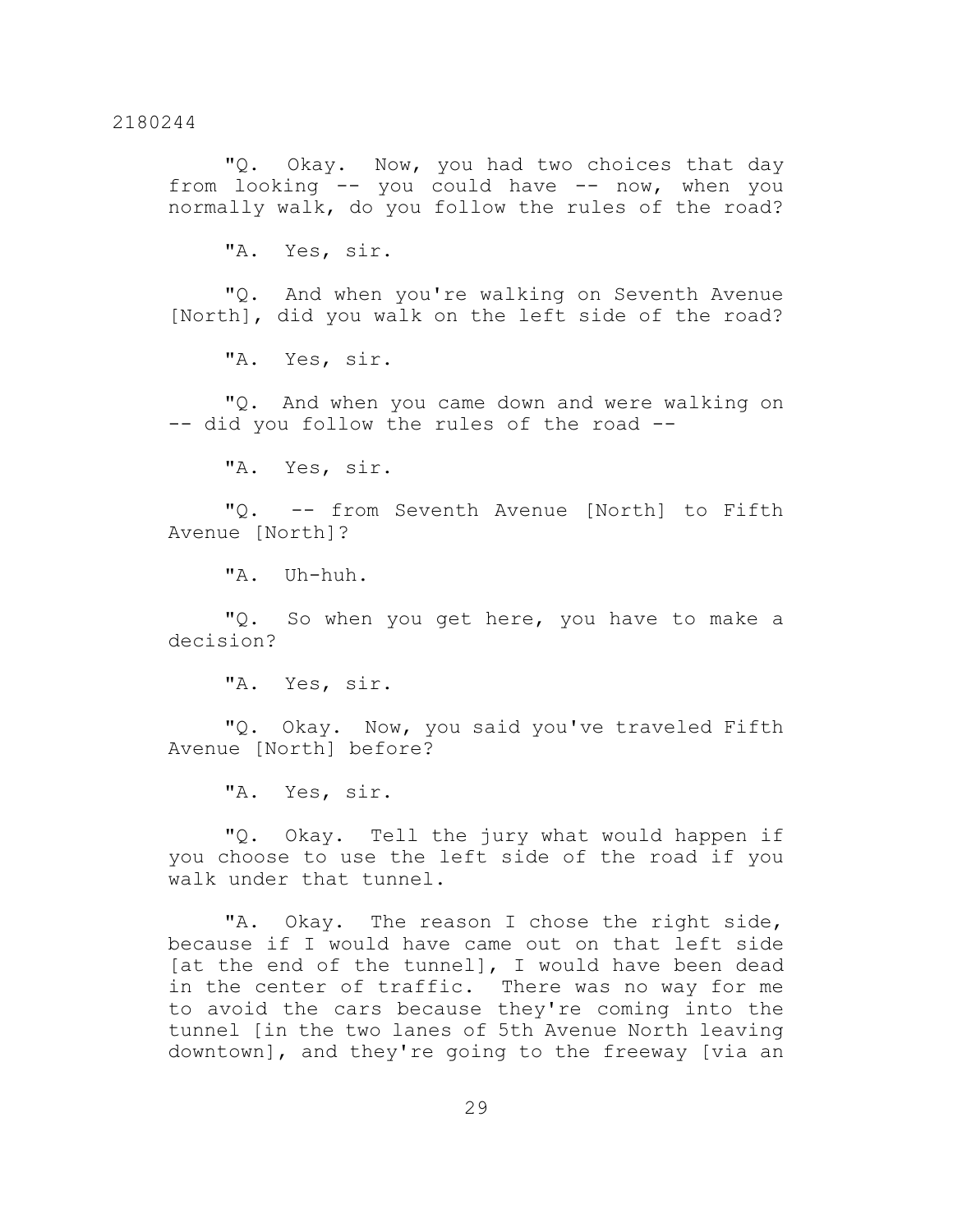exit lane from 5th Avenue North that is separated from those two lanes by the concrete retaining wall at that end of the 5th Avenue North tunnel]. So I would have been in the dead center in the middle of traffic where cars are going into the tunnel and to the expressway.

"So I chose what was the safest route for me to stay on the right side so that I can be closest to the wall. And when I come up out of the tunnel, I'm automatically placed onto the sidewalk.

"Q. So would you think a reasonable person would have chosen that route?

"A. Yes, sir.

"Q. So you had to choose between hopping over the train; is that correct?

"A. Yes, sir.

"Q. Or walking in the middle of traffic on Fifth Avenue [North]?

"A. Yes, sir.

"Q. Or hugging the road and walking with your back towards traffic and trying to get through that tunnel?

"A. Yes, sir. ".... "Q. You had been walking almost an hour?

"A. Yes, sir.

"Q. And do you recall, was it heavy traffic out there?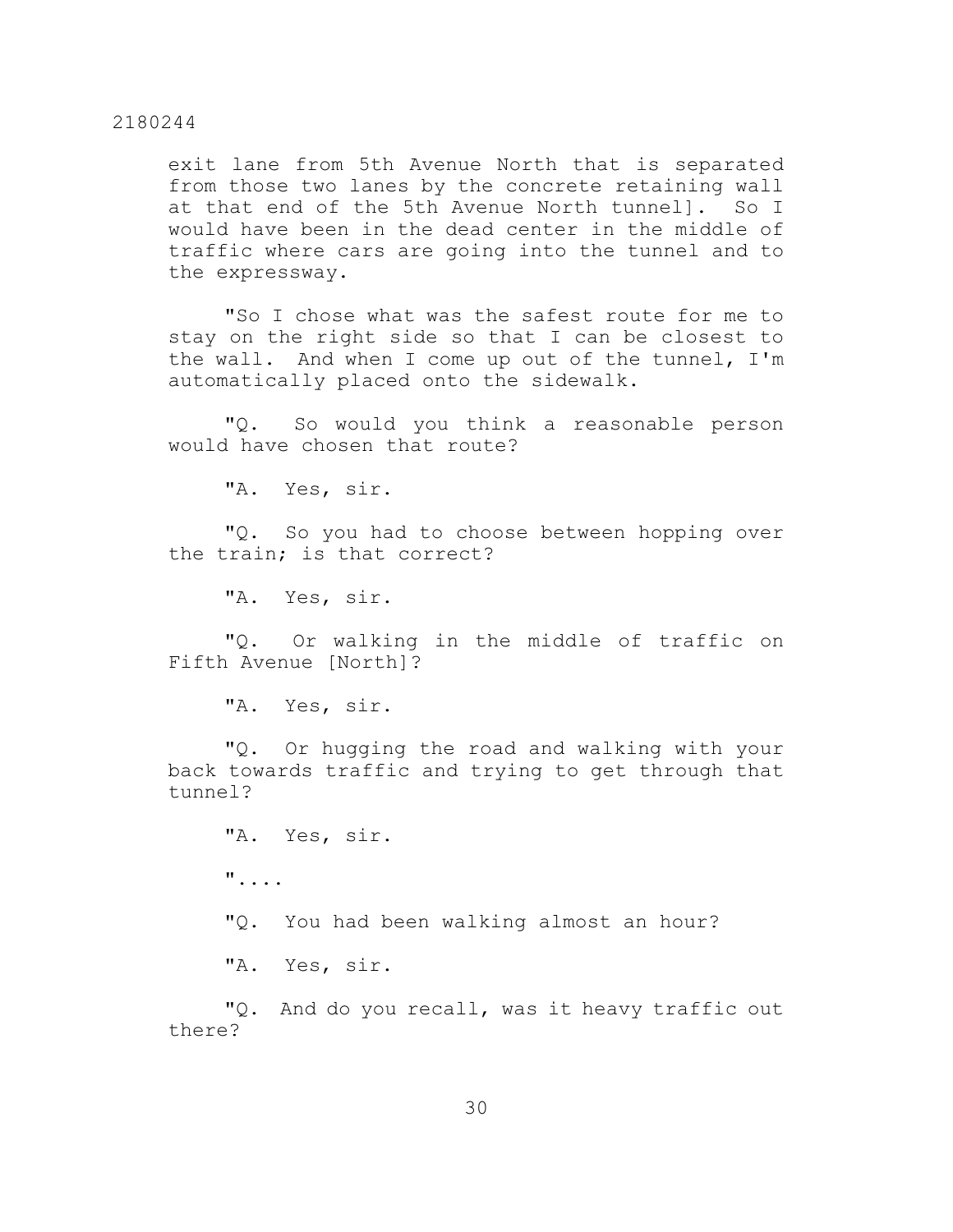"A. When I came down to the -- when I came down 28th, I stopped, and I looked back at the traffic. And I saw cars sitting at that light.

"Q. And had some cars already passed you before?

"A. When I got in that tunnel, yes, sir.

"Q. Did any of them hit you?

"A. No, sir.

"....

"Q. Was this a work day, on a Wednesday?

"A. Yes, sir.

"Q. So it may have been -- safe to say it may have been some traffic out there on your left, right? And right here, there would have been cars coming that way; is that correct?

"A. Yes, sir.

"Q. So if you came through this tunnel, you would have had to cross two lanes to get over; is that right?

"A. Yes, sir.

"Q. Or you would have to dodge traffic to the right to find the sidewalk?

"A. Yes, sir.

"Q. So your intention was to come out through the tunnel and hug the side of the road like on that picture?

"A. Yes, sir.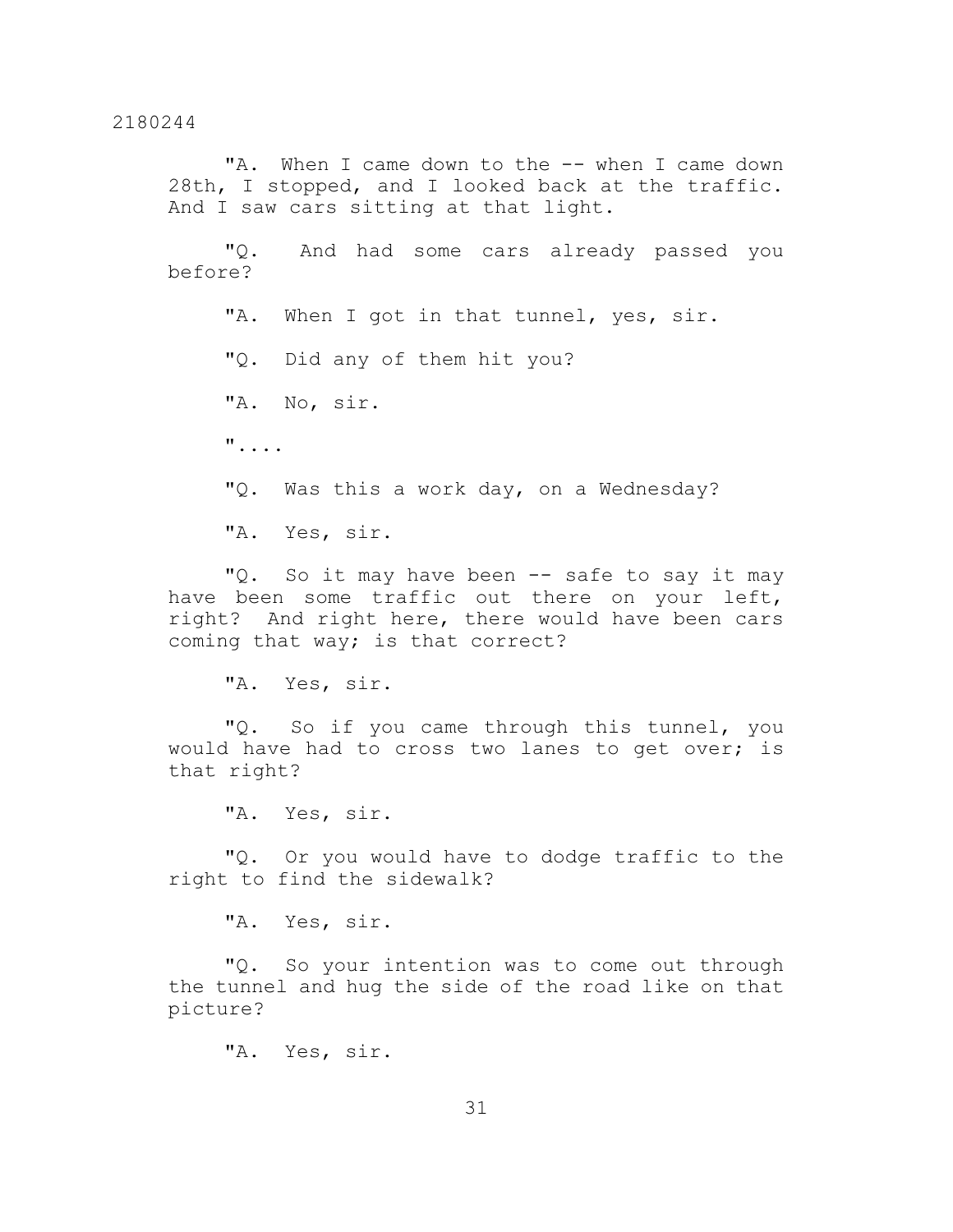"Q. And go to your home? "A. Yes, sir. "....

"Q. ... And did this accident take place right inside the tunnel?

"A. Yes, sir.

"Q. Okay. And did it take place sort of like before the mud or after the mud, based on that?

"A. I'm going to honest. I wasn't concerned about no mud. I'm exercising.

"Q. It wasn't that --

"A. It ain't a cute thing. I didn't care -- I mean, I was looking at that wall just as close I can get to it. I didn't recognize there was no mud. I'm just exercising.

"Q. I understand. But it's your testimony this accident took place somewhere close inside that tunnel?

"A. Yes, sir.

"Q. Did you see ... Simmons come up behind you anywhere?

"A. No, sir.

"Q. Did he blow his horn to let you know he was coming?

"A. No, sir.

"Q. Did he flash any lights to let you know he was coming?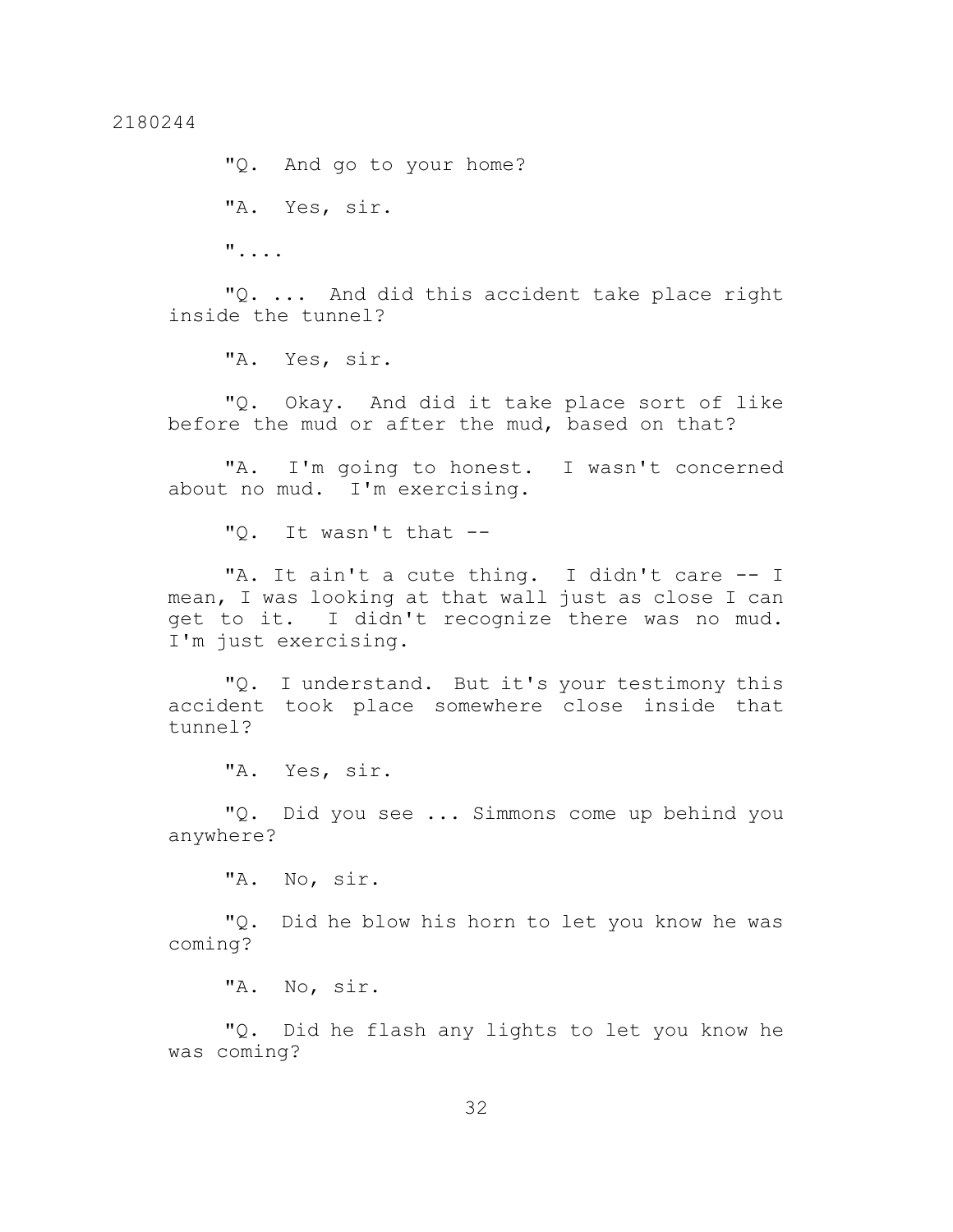"A. No, sir.

"Q. Did you dart out in traffic? Were you startled in any kind of way?

"A. No.

"Q. And is it your testimony today you wanted to be as close as you could to that wall.

"A. I was close.

"Q. -- because you know there may be cars coming?

"A. Yes, sir.

"Q. And had any other cars passed you as you walked on that side?

"A. Two vehicles.

"Q. Two vehicles?

"A. I remember two vehicles.

"Q. Did they come anywhere close to you?

"A. No, sir.

"....

"Q. It was right here towards the entrance or the  $--$ 

"A. Yes, sir. "Q. Entrance of the tunnel that you were hit? "A. Yes, sir. "....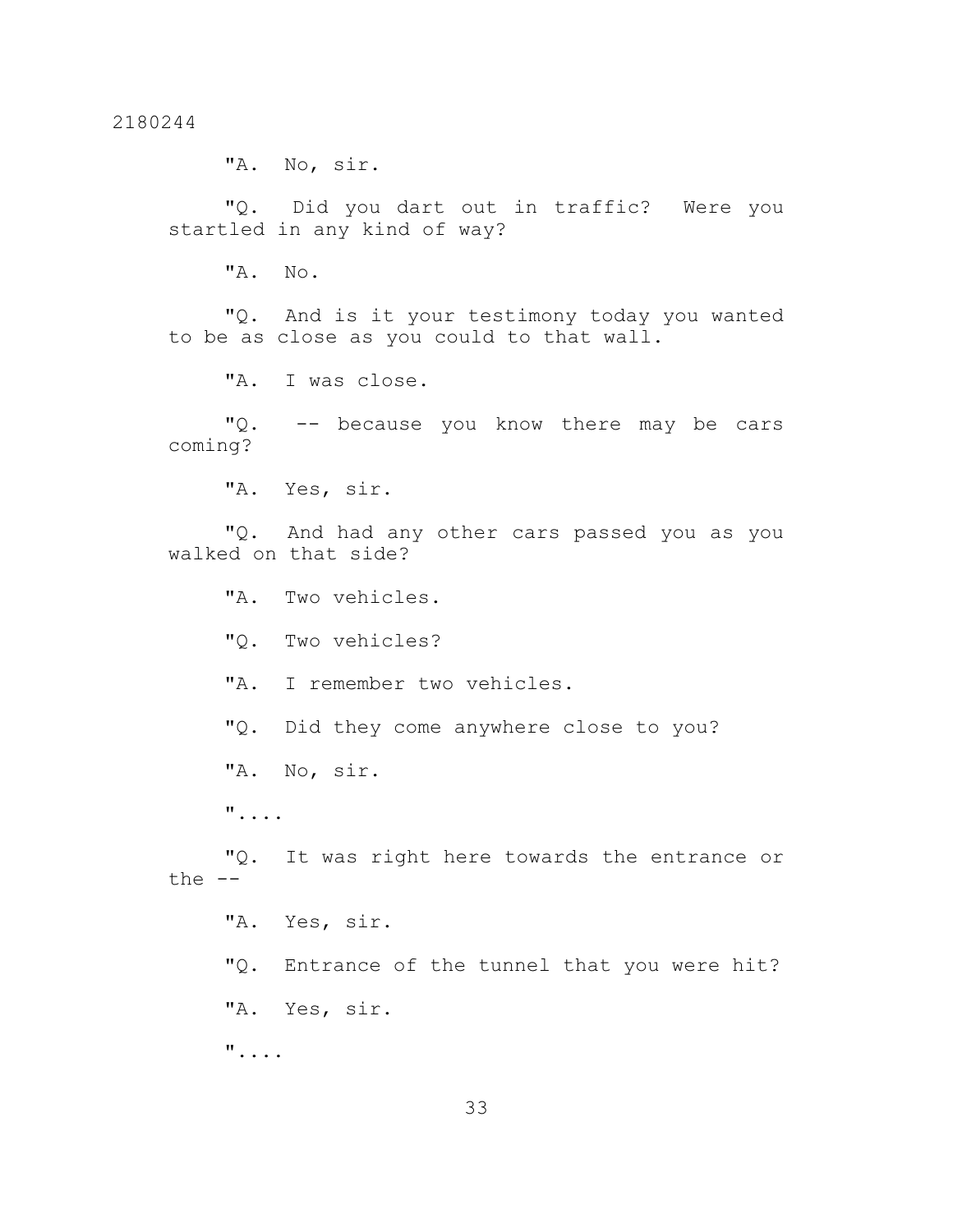"Q. ... Did you think it was dangerous to walk [in that] area?

"A. No.

"Q. Was that because the way you were walking?

"A. The way I was walking because I've seen walkers and runners in there before.

"Q. Have you driven there before?

"A. Many times, yes, sir.

"Q. Have you seen walkers in there before?

"A. Yes, sir.

"Q. Have you seen cars drive by there without any type of event?

"A. Yes, sir."

On cross-examination, Hawkins further testified as follows:

"Q. So what you're saying is, in one second, ... Simmons was supposed to be able to see you and notice that you're standing in the street outside of the mud and then do something to cross over into the other lanes of traffic? Is that what you're saying?

"A. I can't speak for Simmons --

"Q. Because --

"A. What I can say is I wasn't in the street. I don't care about the mud. I don't exercise to get clean. So, I mean, me walking by safety, if it took me walking through a pile of mud, that's what I would have had to do to stay as close as I could to that wall."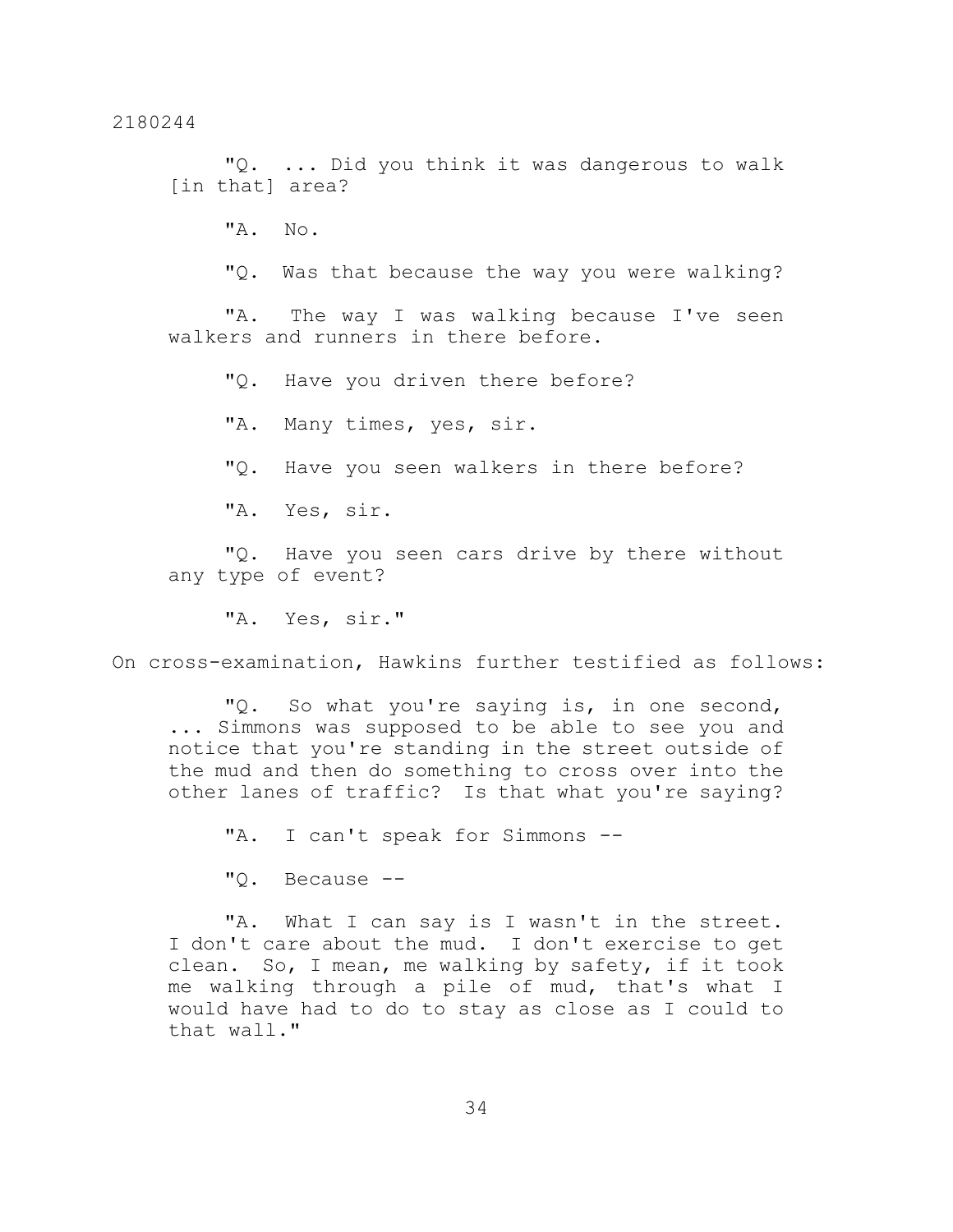Based on the medical records Hawkins submitted into evidence and her testimony, she suffered multiple contusions and a laceration on her left hand as a result of the accident. The accident also cracked the right headlight and tore off the right mirror on Simmons's truck.

Officer Fields, who had responded when the accident was reported and who had discussed the accident with Hawkins and Simmons, also testified at trial. Simmons and FHC's counsel presented Officer Fields with a copy of ordinances from the Birmingham City Code, including § 10-3-1 and § 10-3-8. The following colloquy then occurred:

"Q. ... Would you look at that and identify that information for the ladies and gentlemen of the jury?

"A. Looks like the code, like a state code or city code that says that anybody walking should be walking on the left side of oncoming traffic.

"Q. Did the fact that she was walking on the right side with traffic that day, in your opinion, based on your investigation, contribute to cause the accident that day?

"A. Yes."

Simmons and FHC's counsel then asked Officer Fields about Ala. Code 1975, § 32-5A-215(c):

"Q. ... [D]oes that apply in this case?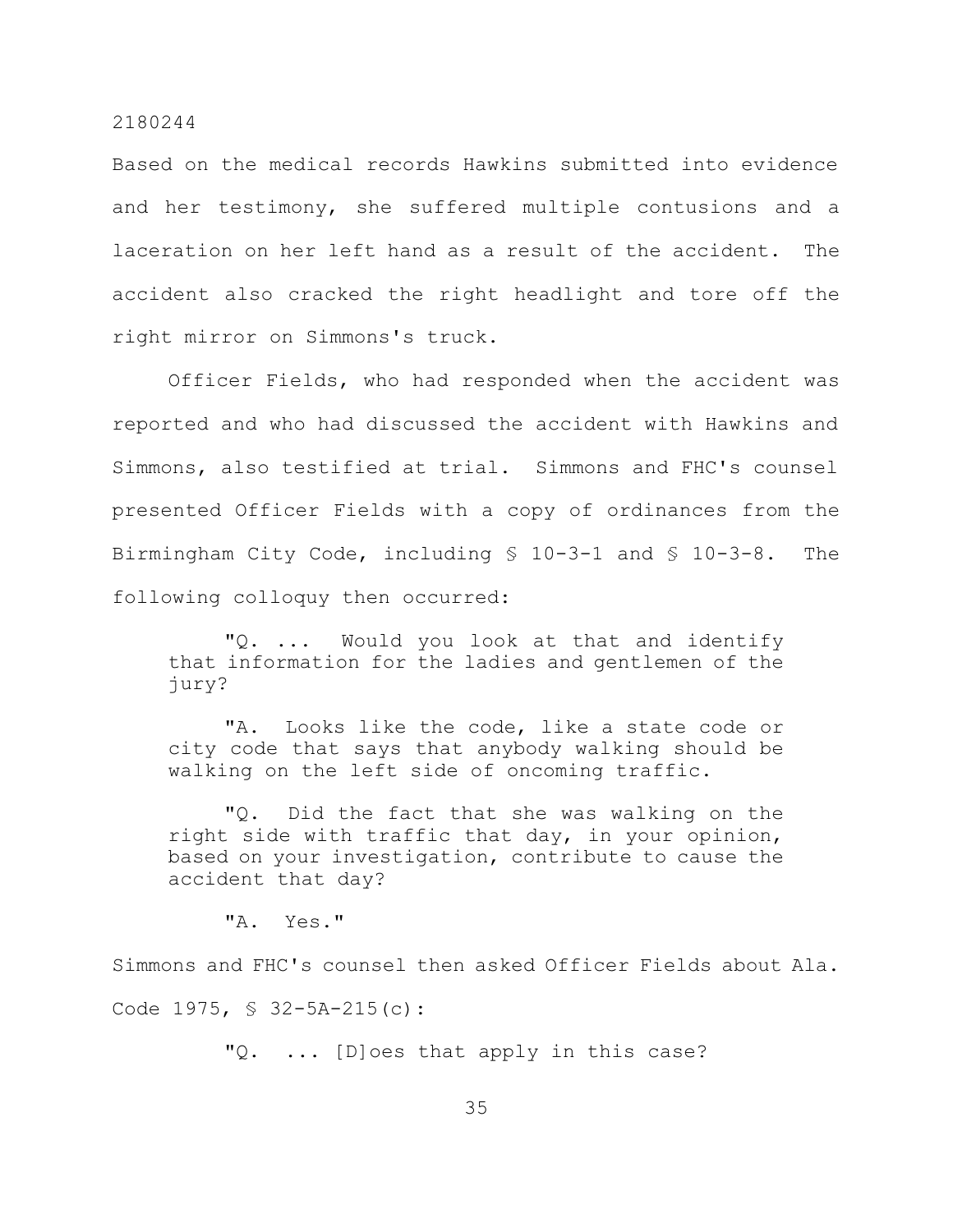"A. Yes, sir.

"Q. And the fact that Ms. Hawkins on that day was walking on the right-hand side means that she was in violation of 32-5A-215(c)?

"A. Yes, sir.

"Q. And this is a statute that's designed to protect a pedestrian like ... Hawkins by having them walk on the left side of the road, correct?

"A. Yes, sir.

"Q. And based on what you saw there that day in the investigation that you completed that day, the fact that ... Hawkins was walking on the right-hand side with traffic caused or contributed to cause the accident that day?

"A. Well, I didn't look at it that day like that. The reason why I put the driver at fault is because by her walking on the right-hand side, I thought he was able to see her to be able to go around her, because he hit a pedestrian. And that's the only reason I had questioned it.

"I didn't actually think that he had hit her, but he did say he felt a bump, which that was the bump from the mirror. So if he would have saw her, he would have had enough time to go around her, as opposed to going straight. But he said he didn't see her. So I put him at fault because I felt like he had enough time to go around her as opposed to bumping her.

"Q. But the fact that she was walking on the right --

"A. Yes, sir.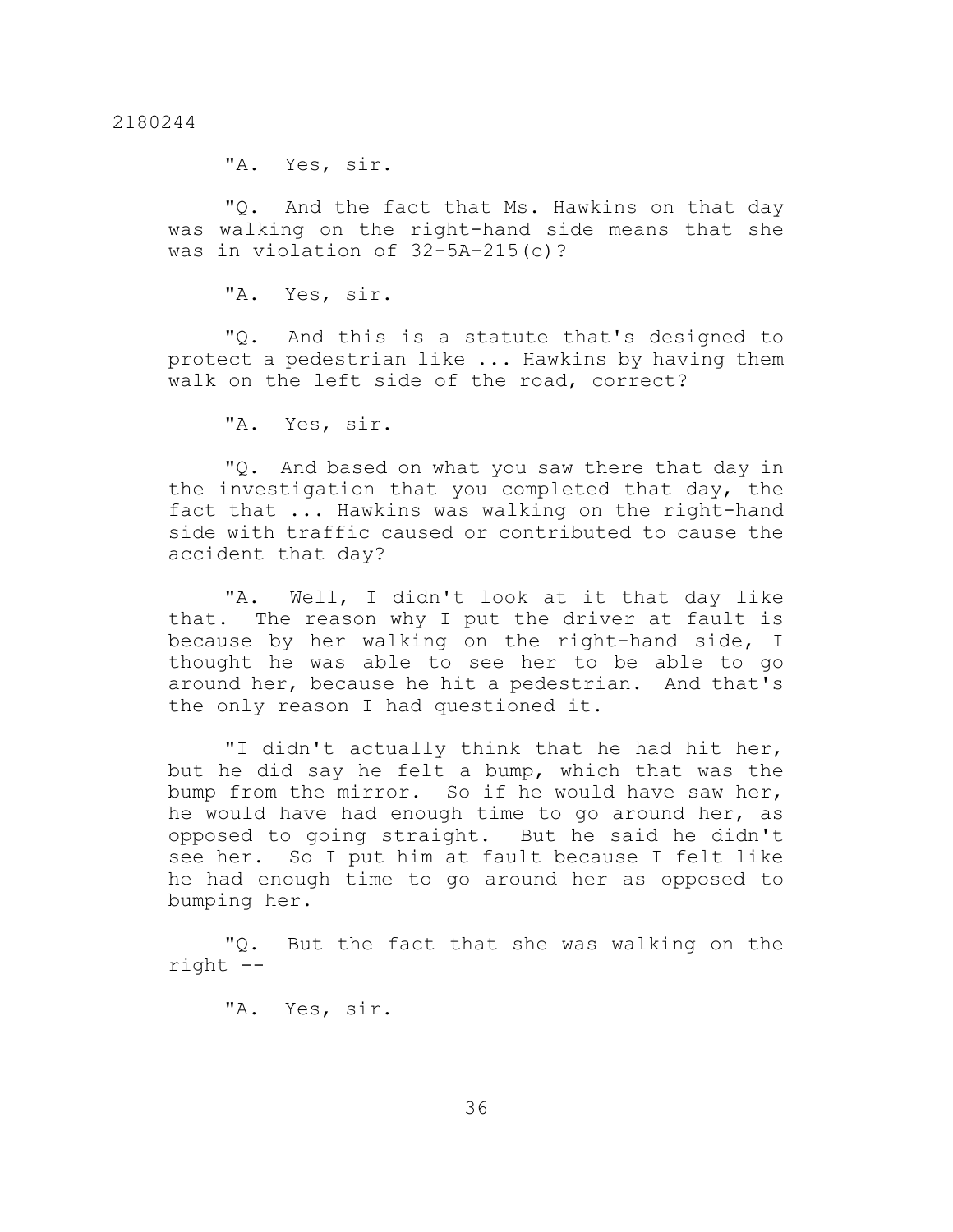"Q. -- in violation of that code, did it, in any way contribute to cause the accident?

```
"A. Yes, sir."
```
Hawkins's counsel did not object to the foregoing testimony, and he asked no question of Officer Fields.

Based on the foregoing testimony; the exhibits presented at trial; the right of a jury to draw reasonable inferences from the evidence and to evaluate and decide the credibility and weight to be given to the testimony of Hawkins, Simmons, and Officer Fields; and the holding of the supreme court in Allman, we cannot conclude that a JML was proper on the ground that Hawkins had been contributorily negligent or, if so, that her negligence was a proximate cause of the accident, particularly in light of Simmons's testimony that he would have hit a person even if they had been walking against the traffic, Hawkins's testimony regarding her potential choices for a route home, and the fact that other vehicles had passed Hawkins in the tunnel without incident. The evidence presented reasonably could have supported the conclusion that, no matter how careful Hawkins had been in traveling through the tunnel in the direction she chose, the accident would have occurred and that Simmons would not have hit her had he been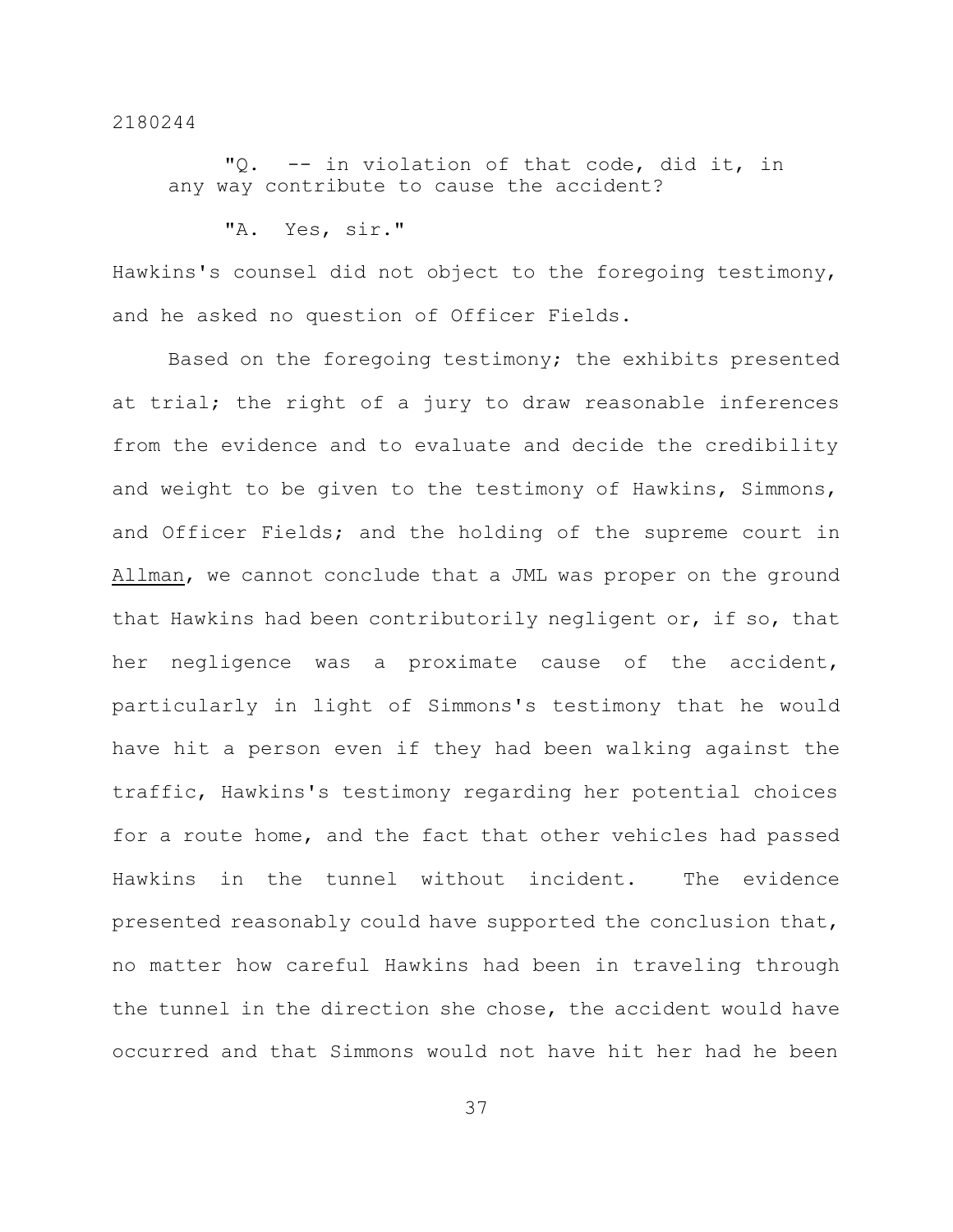exercising reasonable care as he entered and proceeded through the tunnel. See Wayland Distrib. Co. v. Gay, 287 Ala. 446, 450, 252 So. 2d 414, 417 (1971) ("[T]hose using the public streets, must always exercise such reasonable care for their own safety and for the safety of others as the attending circumstances require."). Further, contrary to the arguments presented by Simmons and FHC in support of their motion for a JML, they were not entitled to a JML merely because they presented substantial evidence, or a prima facie case, indicating that Hawkins also had been negligent. The presentation of substantial evidence by the party who has the burden of proof merely means that there is sufficient evidence to support a jury's verdict in favor of that party, not that the jury must render such a verdict. More is required for a JML to be proper. "The question of whether the plaintiff is guilty of contributory negligence is a matter of law, and therefore one for the court to decide, only when the facts are such that all reasonable people must draw the same conclusion, and the question is for the jury when, under all the facts and circumstances, reasonable minds may fairly differ upon the question of negligence vel non." Hatton v. Chem-Haulers,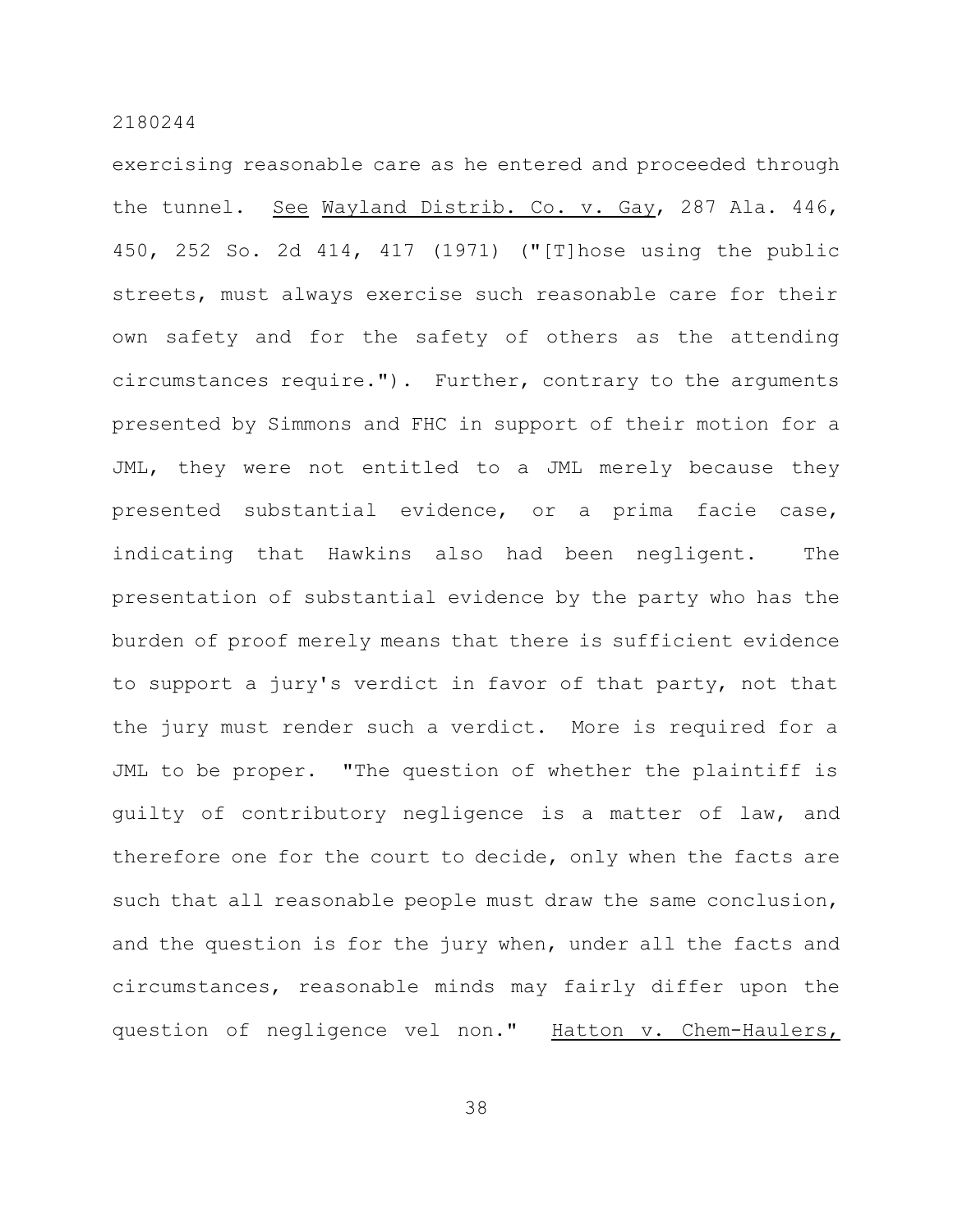Inc., 393 So. 2d 950, 954 (Ala. 1980). The same is true regarding the issue whether a plaintiff's negligence was a proximate cause, i.e., contributed to, the accident causing injury, as to which the burden is also on the defendant. See Hatton, 393 So. 2d at 954 ("The burden of proving contributory negligence and that it proximately caused the injury is on the defendant ...."). In other words, Simmons and FHC were entitled to a JML only if, viewing the evidence and the inferences that could be drawn from the evidence in a light most favorable to Hawkins, there was no factual conflict regarding (1) whether Hawkins had been negligent and (2) whether Hawkins's negligence was a proximate cause of the accident. The evidence was in conflict, however.

Also, regarding Officer Fields's testimony, which the trial court emphasized during the arguments at trial, this court stated in Bunn v. Bunn, 628 So. 2d 695, 697 (Ala. Civ. App. 1993):

"An expert's opinion is not conclusive on the trier of fact, even if the testimony was uncontroverted, because [the finder of fact] must look to the entire evidence and its own observations in deciding factual issues. Williams v. City of Northport, 557 So. 2d 1272 (Ala. Civ. App. 1989), cert. denied, 498 U.S. 822, 111 S. Ct. 71, 112 L. Ed. 2d 45 (1990). The weight and credibility to be attributed to the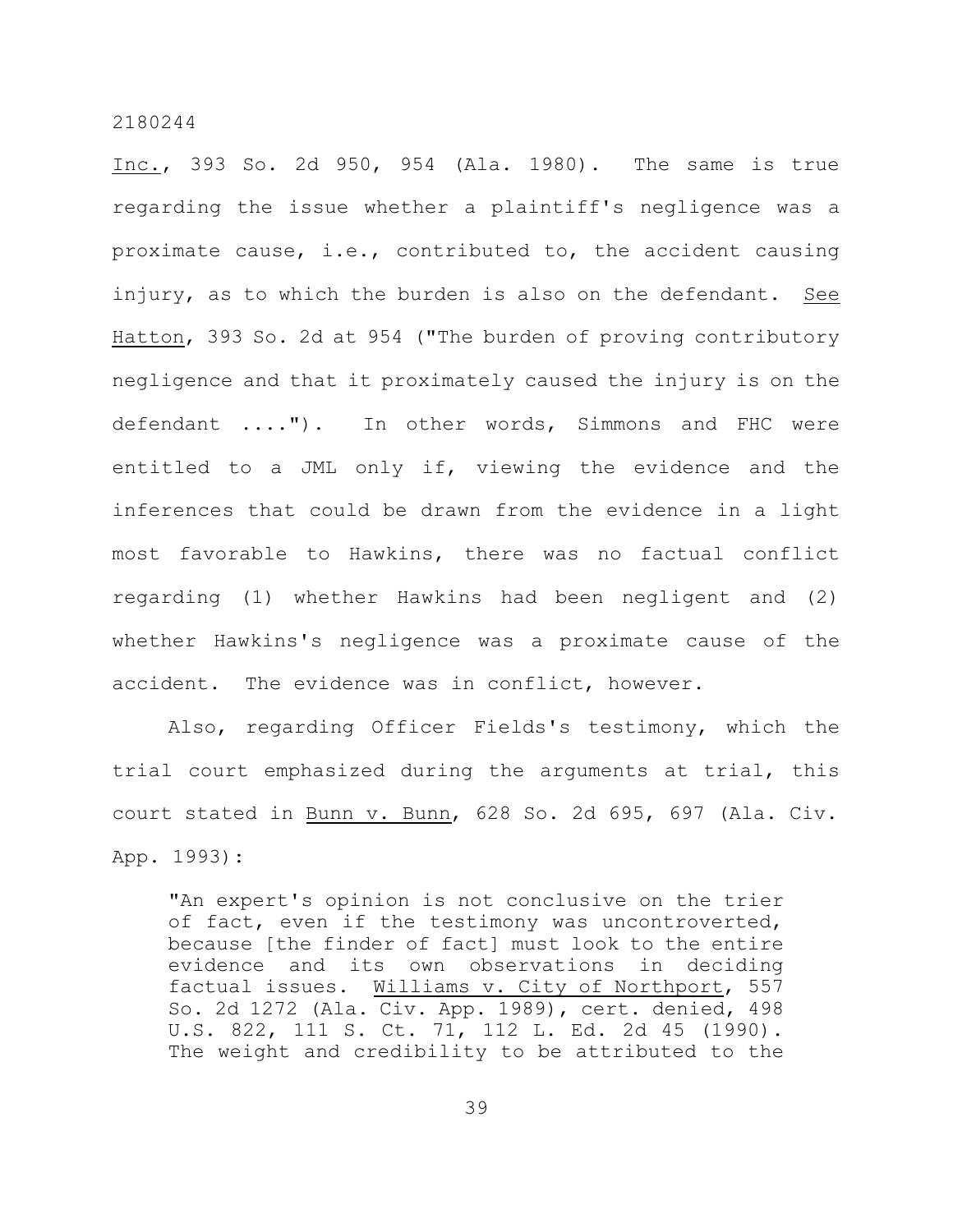testimony of an expert is for the trier of fact. Clark Lumber Co. v. Thornton, 360 So. 2d 1019 (Ala. Civ. App. 1978)."

See also Huntsville City Bd. of Educ. v. Jacobs, 194 So. 3d 929, 941 (Ala. Civ. App. 2014) ("The fact that one witness is the sole witness to testify to certain facts does not require the fact-finder to believe the testimony of that witness."). The fact that Hawkins's counsel failed to object to Officer Fields's testimony does not mean that the jury would be required to accept that testimony. Also, "'[g]enerally, a witness, whether expert or lay, cannot give an opinion that constitutes a legal conclusion or amounts to the application of a legal definition.'" DISA Indus., Inc. v. Bell, 272 So. 3d 142, 153 (Ala. 2018) (quoting Hannah v. Gregg, Bland & Berry, Inc., 840 So. 2d 839, 852 (Ala. 2002)). Such questions are for the jury to decide. See Leeper Cleaning & Dyeing Co. v. McKinney, 230 Ala. 462, 464, 161 So. 529, 530 (1935) ("It was a question for the jury as to whether or not the improper parking of the defendant's truck was the proximate cause of the plaintiff's injury or whether or not her driver was guilty of proximate contributory negligence in permitting her car to collide with said truck, taking into consideration the frozen